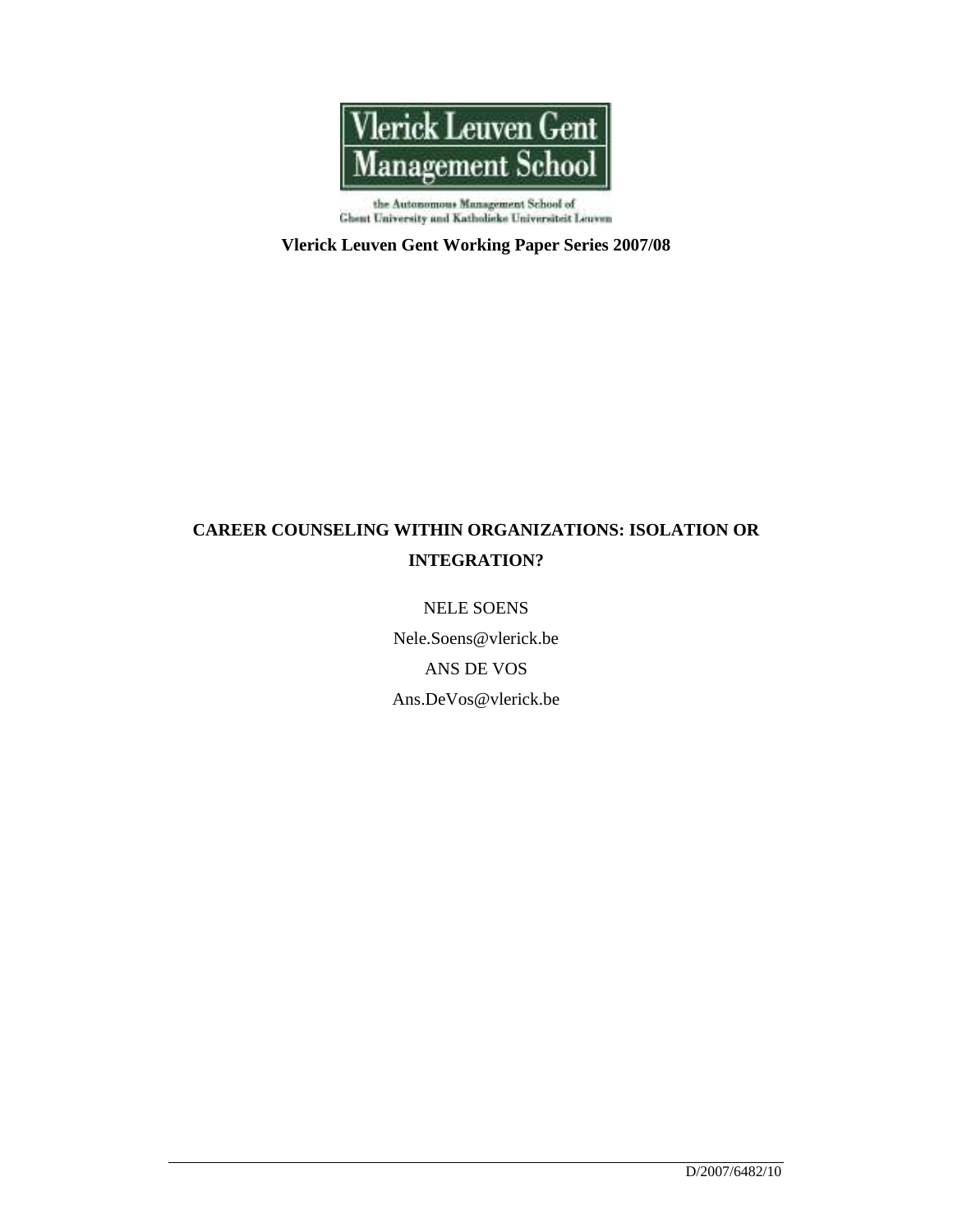# **CAREER COUNSELING WITHIN ORGANIZATIONS: ISOLATION OR INTEGRATION?**

NELE SOENS

Vlerick Leuven Gent Management School ANS DE VOS Vlerick Leuven Gent Management School

### **Contact:**

Nele Soens Vlerick Leuven Gent Management School Tel: +32 09 210 98 64 Fax: +32 09 210 97 00 Email: Nele.Soens@vlerick.be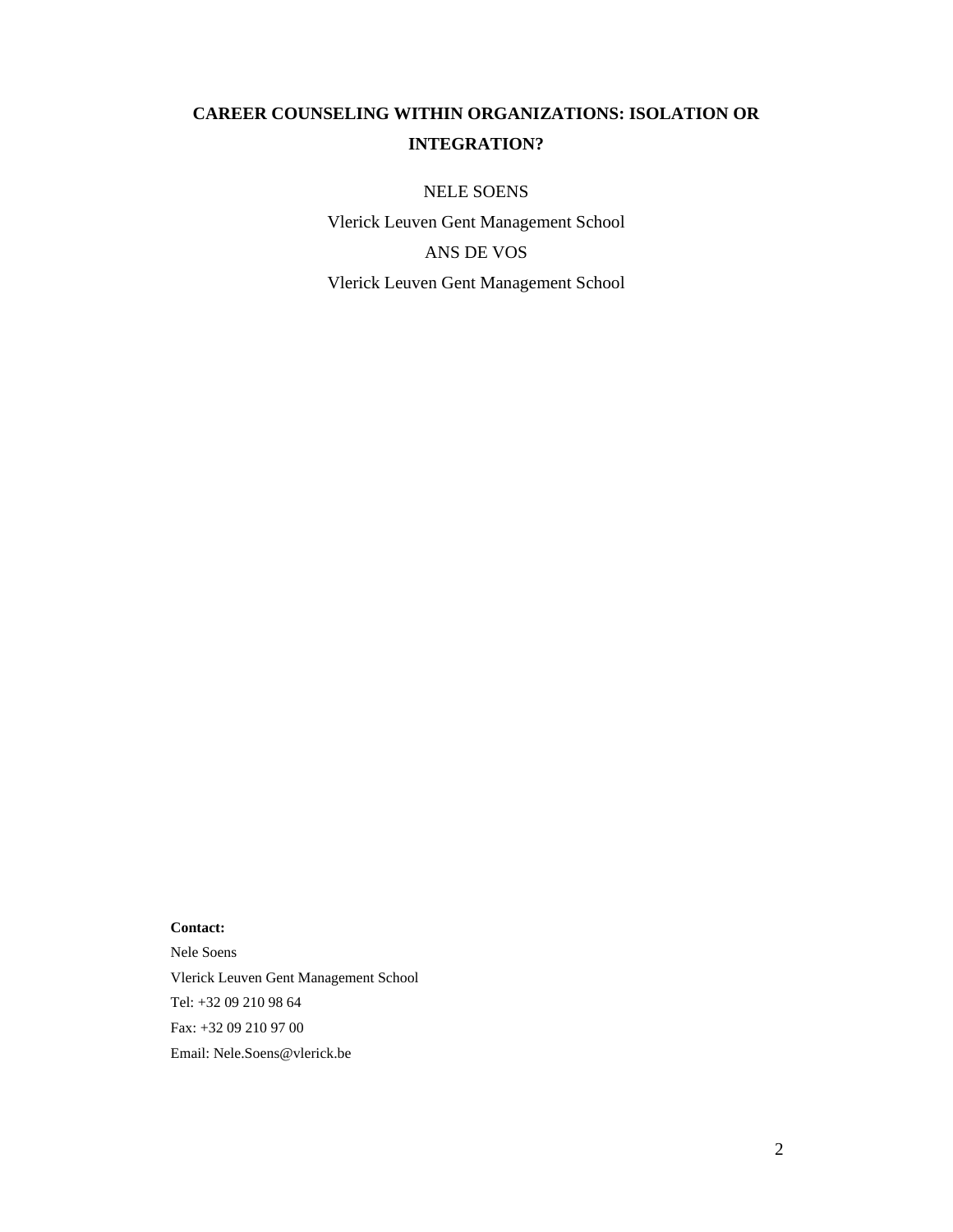#### **ABSTRACT**

The purpose of this research was to explore how organizations give shape to career counseling. The shift from lifelong employment to lifelong employability has made career counseling an important instrument in the light of assistance to individuals in their process of self reflection and outlining a career path that matches their aspirations and competencies (Bollen et al., 2006). This study aims to examine HRpractices relating to career counseling as part of the broader career management policy. Starting from existing career typologies (e.g. Baruch, 2004), we aim to explore which processes underlie the implementation of career counseling. More specifically, we investigate whether career counseling concerns an isolated process within organizational career management, or is integrated in the overall human resource management. Using a qualitative case-study approach, this study looked at 10 organizations defined as 'best practices' in organizational career management, based on a prior quantitative study (Bollen et al., 2006). Semi-structured interviews were held with the HR, career or talent manager of each organization in order to explore indepth the career counseling process. Based on our findings we built a model of how different career management practices in existing typologies are integrated into a consistent approach to career counseling. Moreover, we found that the core of the career counseling process is its interrelatedness with the performance management cycle. Our findings also revealed that career counseling within organizations is a shared responsibility between HR, line management and employees. The added value of this study lies in uncovering how career management and performance management are interwoven in reality.

Implications for practioners of this best practices analysis, limitations of the study and suggestions for future research are discussed.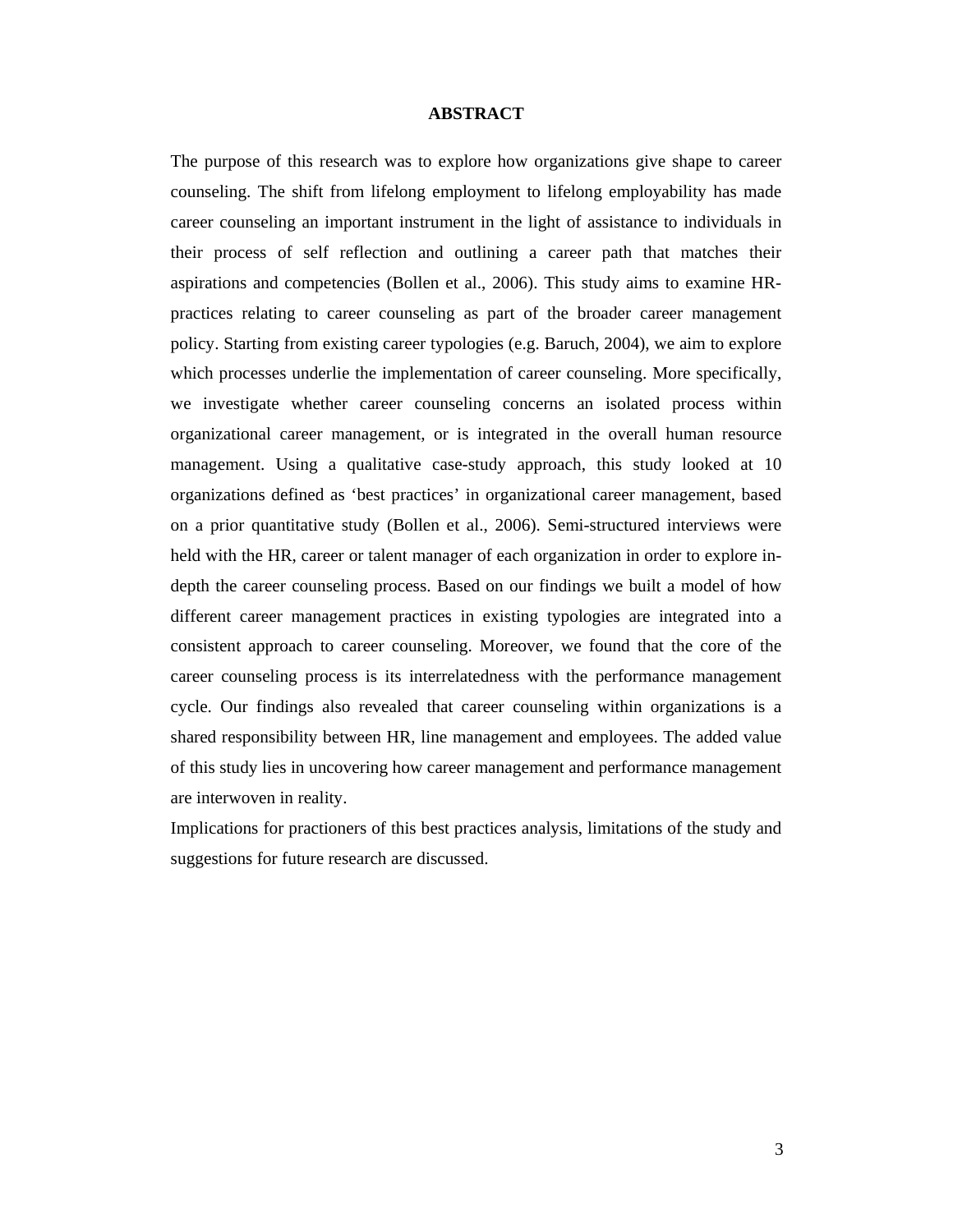#### **INTRODUCTION**

Much of the contemporary research on careers is based on the assumption that careers can no longer be defined within the confines of one company (Mirvis & Hall, 1994). The traditional model of fulltime employment with a single employer and hierarchical progress up the corporate ladder, has given way to 'portable' (Kanter, 1989), 'boundaryless' (Arthur & Rousseau, 1996) or 'protean' (Hall & Mirvis, 1996) careers. Even though recent research that has attempted to explore the reality of the shift from traditional towards 'new' career patterns, has not found clear evidence for this transformational change yet (Forrier et al., 2004; Soens et al., 2005; Sturges et al., 2000), the influences of the new career concept on organizations' and individuals' attitudes have to be researched (Adamson et al., 1998). For instance, central to the notion of the new career is the decline in job security, by which the psychological contract no longer reflects mutual promises of lifelong employment but of lifelong employability (Tsui et al., 1997). As a consequence, people can no longer count on their employer for job security. Instead, they have to rely on their own employability and take responsibility to further their own career and development. Scholars have described this self-reliance as "career-self-management" (Boom & Metselaer, 2001; Forrier & Sels, 2005; Sturges et al., 2000).

Recent studies have paid considerable attention to individual career management and have studied the impact of activities such as setting personal career goals and devising appropriate strategies to achieve them, on employee performance, career mobility and perception of career success (Arthur et al., 2005; De Schamphelaere et al., 2004; Eby et al., 2003; Noe, 1996; Sturges et al., 2000; Sturges et al., 2005). However, despite the prevailing rhetoric of career-self-management, current research points at the need to put things in perspective. First, true proactive behavior on behalf of individuals has not yet found considerable empirical confirmation in reality (Bollen et al., 2006). Second, practicing career-selfmanagement does not appear to be too easy a task. Some people have a very clear idea of what they want to achieve in their careers, but many others need help to identify their strengths and weaknesses, and plan their own development in a structured manner (Verbruggen et al., 2005).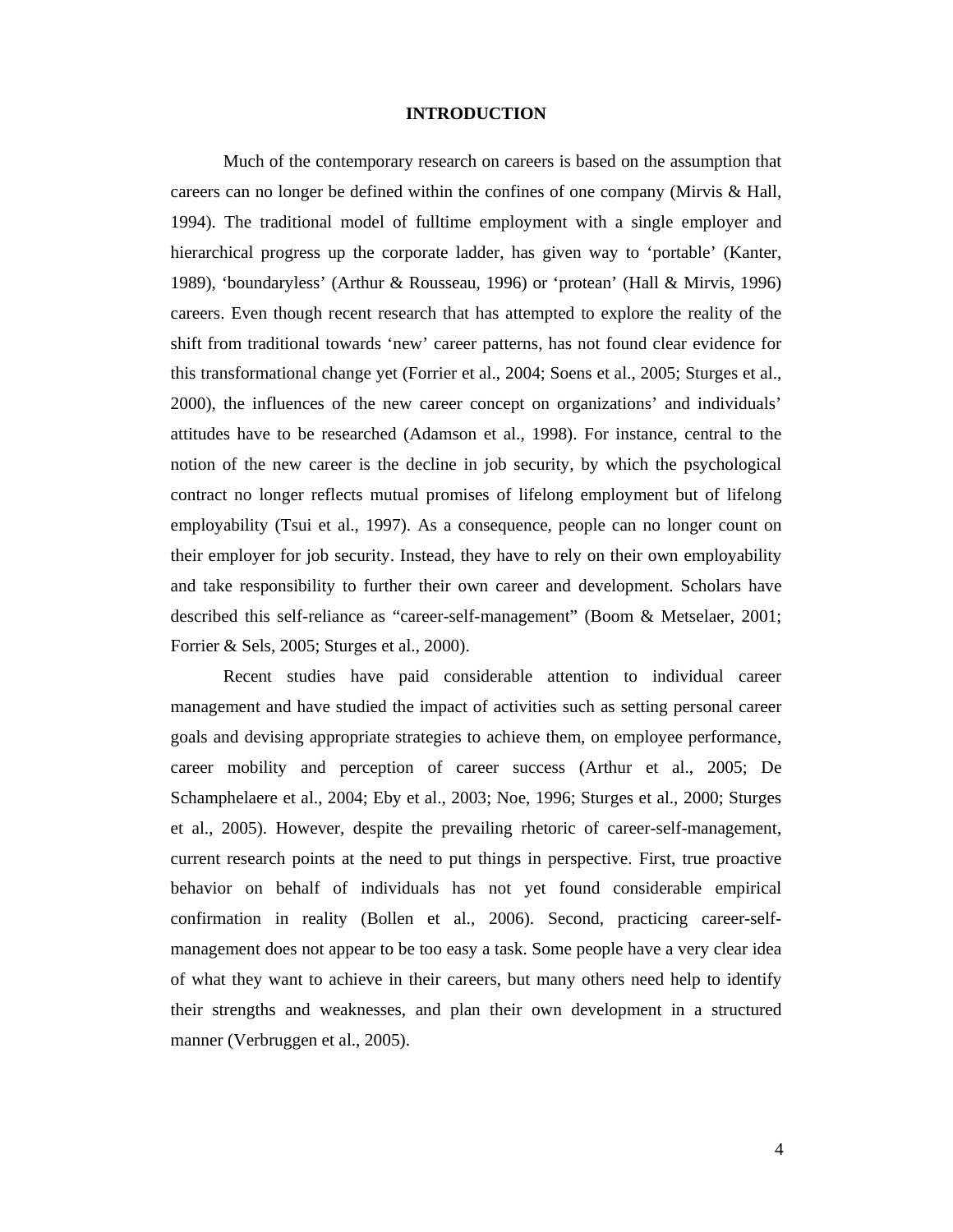For this reason, many scholars go back to Orpen's (1994) argumentation for a 'joint responsibility', where career management is shared between the individual and the employing organization. Careers are usually made within organizations and therefore career dynamics are influenced to a considerable degree by organizational factors.

As the organization constitutes the middle ground where careers are played out, it has to take its responsibility in stimulating and supporting employees' careers in order to avoid that career development becomes exclusively reserved for those employees who actively manage their careers themselves. In this regard, career counseling has become an extremely important instrument to enhance employees' employability and stimulate their career-self-management (Boom & Metselaer, 2001; Diekmeijer, 1998). In particular, career counseling assists the person in the process of self-reflection on personal strengths and weaknesses and in outlining a career path that matches his or her individual aspirations and competencies (Bollen et al., 2006; Verbruggen et al., 2005). To receive such career assistance, individuals can appeal to external, officially acknowledged centers, or turn to their own employer. A significant body of literature has dealt with assisting the former with interventions to facilitate clients' career behaviors (e.g. Dagley & Salter, 2004; Flores et al., 2003; Guindon & Richmond, 2005). Yet, few studies have investigated career counseling in organizational settings. As Sturges et al. (2000) have stated in this regard, the way to actually facilitate individual career management is frequently overlooked.

The aim of this research is to investigate how career counseling takes shape within organizations. More specifically, we seek to examine what constitutes career counseling as part of the broader career management policy. Applying a case study approach, we investigate the practices that the organization adopts to work out an internally consistent career counseling approach. This article begins by pointing at the need to take an integrated perspective to do so. The empirical findings allow us to draw up a comprehensive model that integrates career counseling with other aspects of career management on the one hand, and with other HR area practices on the other. Finally, based on a detailed study of a number of state-of-the-art career counseling systems, we will outline the critical success factors for effective in-company career counseling as well as the obstacles that practioners may need to prepare for.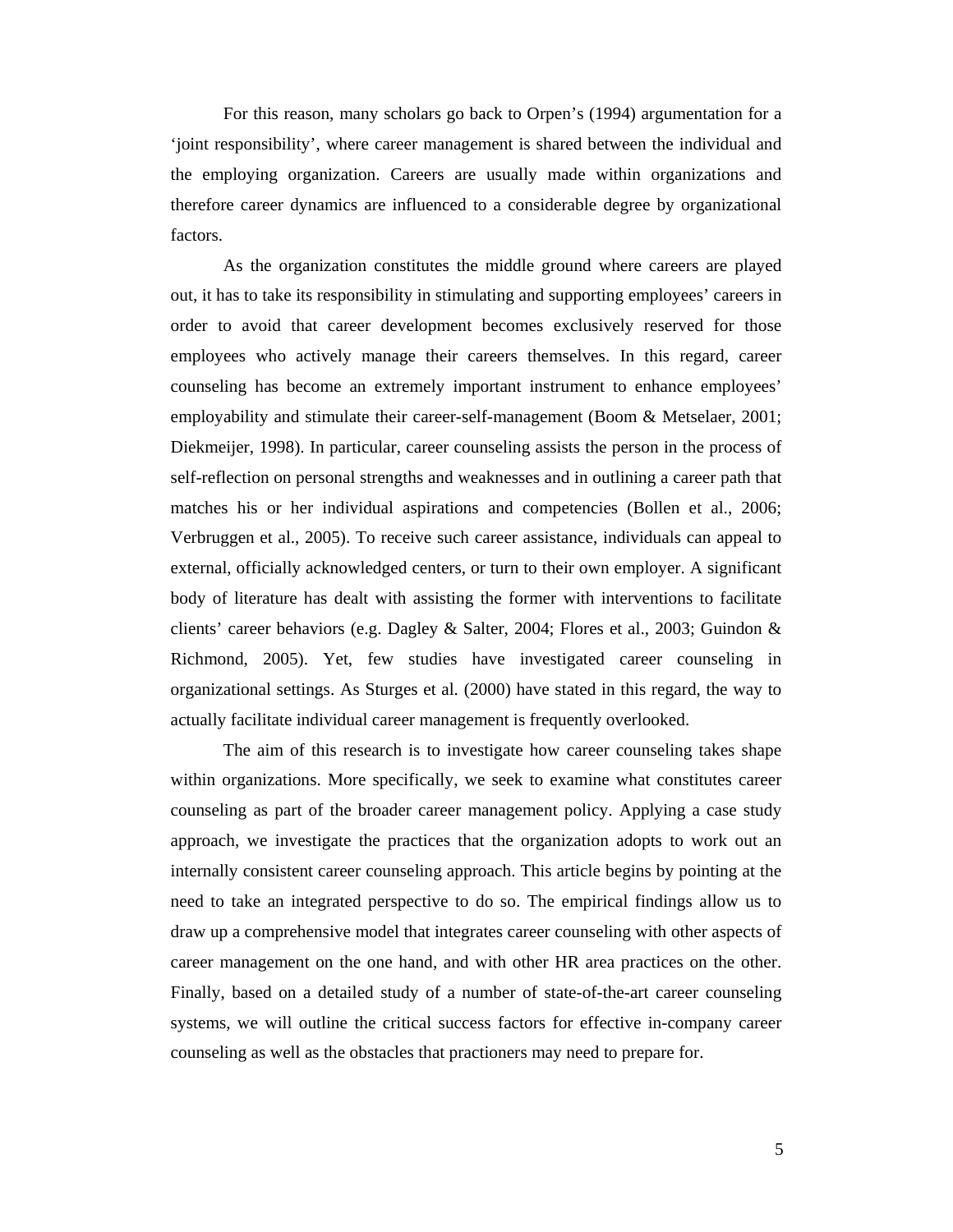## **CAREER COUNSELING WITHIN ORGANIZATIONS: THE NEED FOR AN INTEGRATIVE MODEL**

Before painting an accurate picture of the practice of career counseling within organizations, we need to set the context by situating it within the broader career and human resource management policies. Within the careers literature, several scholars have addressed organizational career management practices and have developed typologies based on their research (e.g. Baruch, 1996; Baruch, 1999; Baruch  $\&$ Peiperl, 2000; Baruch, 2004; Gutteridge et al., 1993a). Empirical evidence shows that traditional career management practices such as job matching and development, continue to predominate the organizational career support provided in many organizations (Bollen et al., 2006; Gutteridge et al., 1993b). In particular, internal job posting, funding of participation in external training or workshops, and internal training and development programs constitute the top 3 of the most common practices (Bollen et al., 2006). With regard to career practices more particularly relating to career counseling, Bollen et al. (2006) found that more than 80% of the Flemish respondent organizations in their sample, provided career discussions with the direct manager and HR, and nearly 70% had or were launching personal development plan systems. However, more specialized career counseling instruments are not prevalent at all. The majority of organizations do not have career workshops, an internal career counseling centre or career discussions with internal or external specialized career counselors. Furthermore, specialized career counseling mainly targets fast-track management candidates or the upper hierarchical levels, but does not cover the bulk of non-high potential employees (Bollen et al., 2006). Apparently, what constitutes career counseling in today's organizations is not the provision of isolated services as those offered by external providers, but rather a specific integration of diverse career and performance management practices.

As to date, much of the literature on careers has generated wide lists of career management practices and separately elaborated on each practice in turn, whereas there is an acute lack of theoretical and empirical work that integrates the separate practices into a comprehensive framework. Baruch (1999) points at the need to combine the sets of unrelated or disassociated career management practices into a well integrated, comprehensive career management system.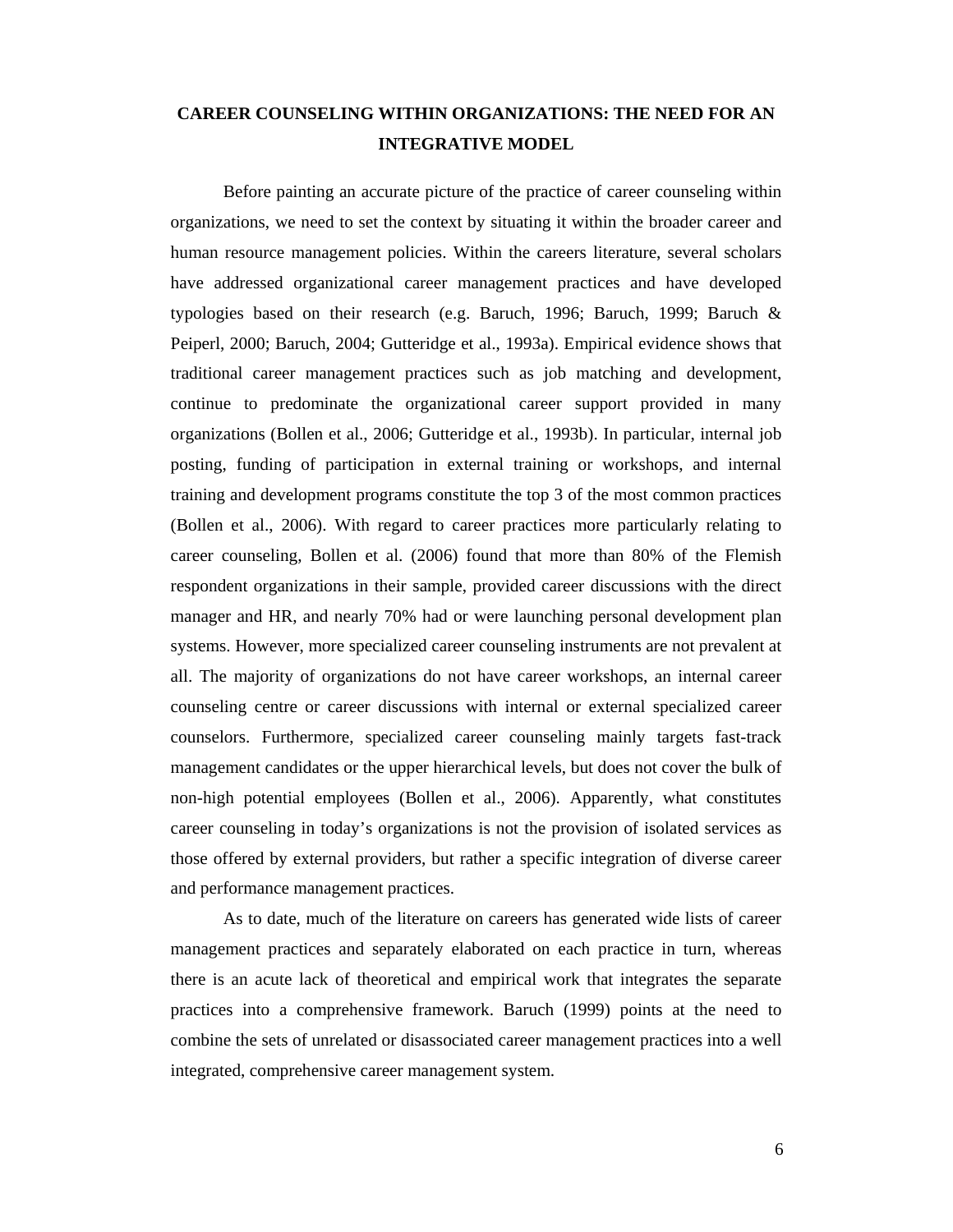Moreover, linkages between career management and initiatives in HR areas other than careers, cannot be ignored. Career studies after all, are by its very nature at the intersection of different HR fields.

The need for a close connection between the performance appraisal system and career development for instance, is emphasized by many scholars (e.g. Boswell  $\&$ Boudreau, 1999; Hall et al., 1989). However, many studies restrict themselves to merely conceptual discussions and lack empirical evidence (Baruch, 1999). In addition, in the field of career counseling outcome studies have been far more common than process studies (Guindon & Richmond, 2005). Gutteridge et al. (1993b) conducted one of the few true process studies on career counseling within organizations that are available. However, given the latest trends and changes in the career landscape, it needs a reality check and update.

This study seeks to fill the above-mentioned gaps in existing research. Investigating what constitutes career counseling within organizations, allows us both to unravel the process, and to provide empirical evidence for the interconnection with other career management practices on the one hand, and performance and development practices on the other, anchored in the reality of organizations.

#### **METHOD**

#### **A qualitative approach**

The research is based on ten case studies conducted in large corporations operating in four sectors, i.e. banking and finance, consulting, chemistry and pharmacy. The use of a qualitative procedure was appropriate for three reasons. First, the case study method is the preferred research strategy when the research question refers to 'how' and 'why'. Second, when the investigator has little control over the events and third, when a contemporary phenomenon needs to be studied within a reallife context, a qualitative methodology is the most appropriate method to adopt (Yin, 2003).

A quantitative study would have restricted the research findings to what we already know and be less helpful in gaining an understanding of how specifically career counseling is given shape and integrated with the broader career management. Furthermore, the design of this study is inductive and open-ended in order to allow themes to emerge from the data (Ibarra, 1999).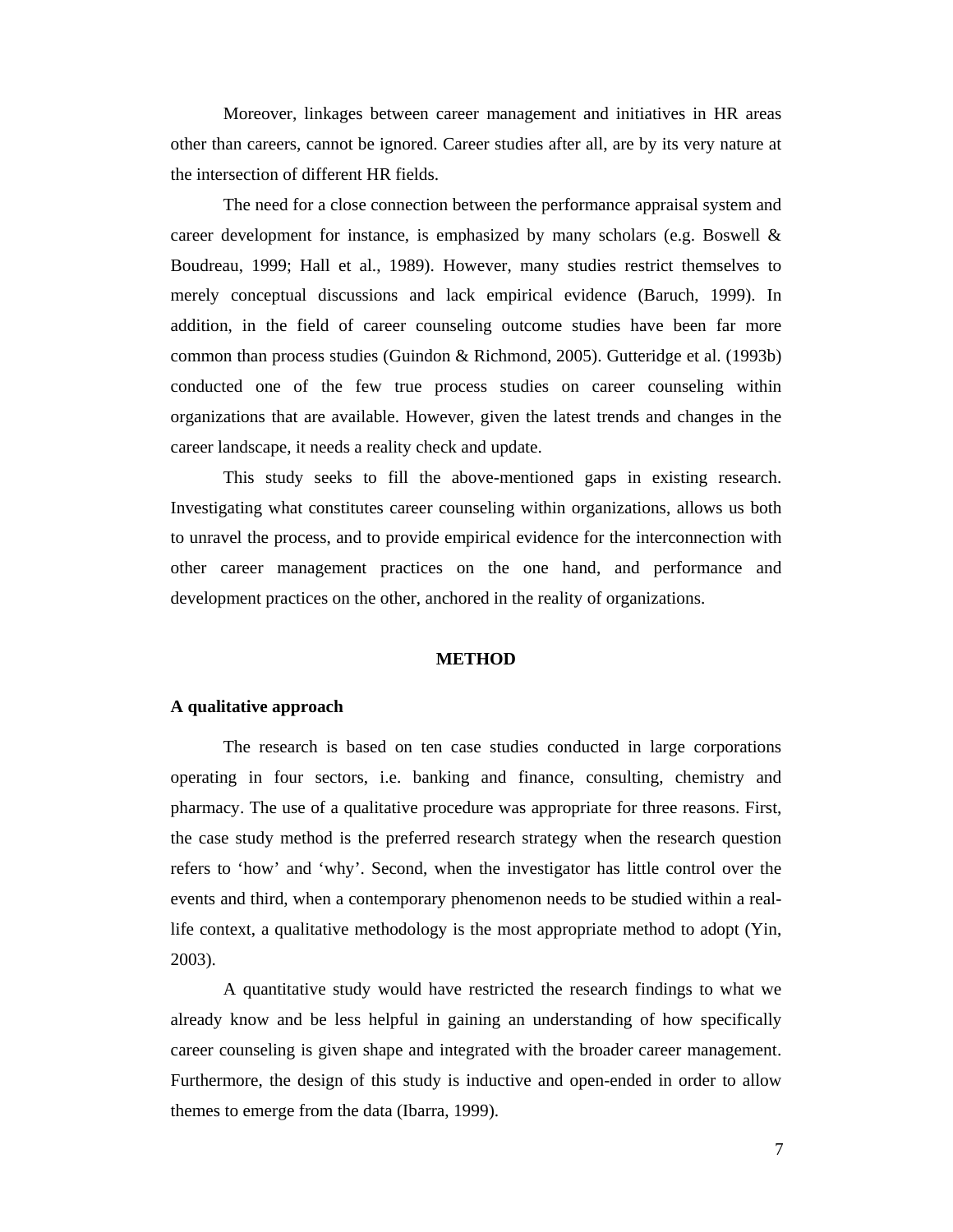In this regard, case studies are a particularly adequate method to investigate causes, processes and consequences of behavior (Yin, 2003).

#### **Data collection**

In view of our particular research interest, i.e. a study of the process and forms of career counseling within organizations and its integration within the broader organizational career management system, large-sized organizations that are considered to be 'best practices' in the field, were selected. The reason for this is that organizational size impacts positively on career opportunities and support. Compared to small or medium-sized organizations, large organizations can offer a broad range of opportunities for career development and are hence confronted with more diverging issues of careers and career policies. As a consequence, they tend to have a wellelaborated talent or career management system and a high prevalence rate of different career management practices. Working with large-sized organizations opened up the possibility of basing our integrative model on a broad scrutiny of practices and draw a full picture of career counseling, since the majority of potential instruments are present. For this reason, the cases consisted of ten large, state-of-the-art organizations operating in 4 sectors i.e. banking and finance, consultancy, chemistry and pharmacy.

The choice of participating organizations is grounded in the quantitative research of Bollen et al. (2006). Using a questionnaire among 70 companies in the four above-mentioned sectors, Bollen et al. (2006) assessed how prevalent 38 components of career management are in these companies, how extensively they are applied across the organization, who takes the initiative to make use of them and how consistently they are applied to different employee groups. Based on their findings, we selected 10 organizations that appeared to be very active in the field of career management and had implemented a wide range of practices accessible to the majority of employees. In order to take into account sector-related variations, we approached both service and manufacturing companies.

To conduct the case studies, we drew upon two sources of data: interviews and written materials. The primary method of data collection involved semi-structured interviews with the talent, career or HR manager of each company.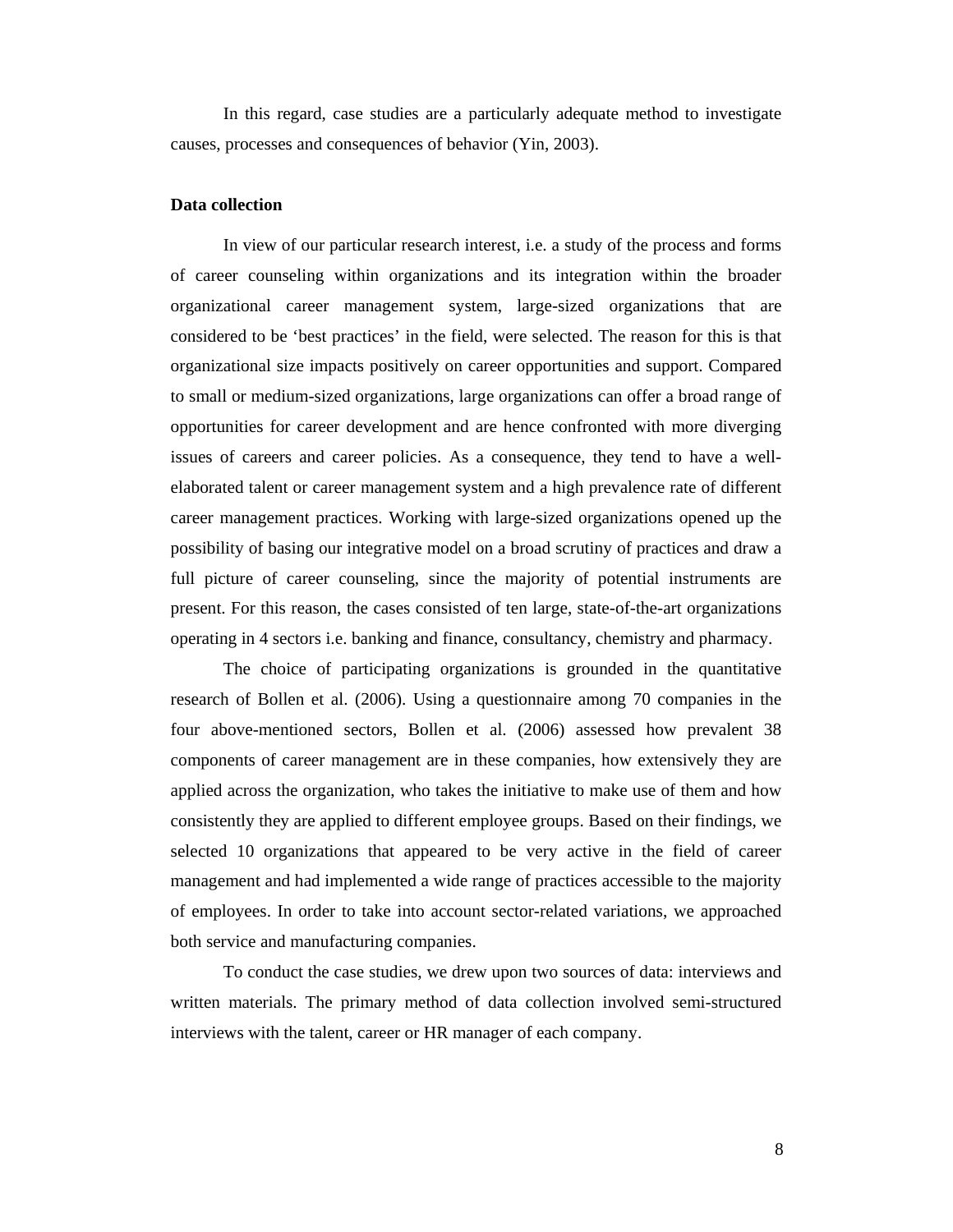Regarding this approach, Baruch (1999) argues that HR professionals are judged to be best acquainted with career management practices, and are therefore the most appropriate level of analysis when studying career management practices. We asked the HR professionals about the purpose of career counseling within the organization, the different persons involved, the process and the evaluation of the process. Interviews were tape-recorded and transcribed verbatim. Furthermore, field notes were made. As an important part of the research, interview reports were sent to the interviewees for verification and feedback.

In addition to the interviews, internal written documents with regard to career counseling were collected. In particular, these documents concerned flow charts and overviews of talent and performance management cycles, self-analysis instruments like questionnaires, evaluation sheets to be filled out by line manager and employee during the evaluation/career discussion, the blueprint of personal development plans etc.

#### **Data analysis**

Data analysis was an inductive, iterative process following the constant comparative method (Bogdan & Biklen, 1998; Eisenhardt, 1989; Strauss & Corbin, 1990). Through constant comparison, common themes, stories and clusters of information were derived inductively. An integrative model describing career counseling and its interrelatedness with career and other HR practices, was derived from the analysis and is described in the next section.

#### **FINDINGS**

We now turn to the findings of our case study research. To achieve the purpose of drawing a full picture of what constitutes career counseling within organizations, we elaborate in turn on the purpose of career counseling, the parties involved, the process and the way in which career counseling is integrated with the broader career and human resource management, and the evaluation of the systems applied.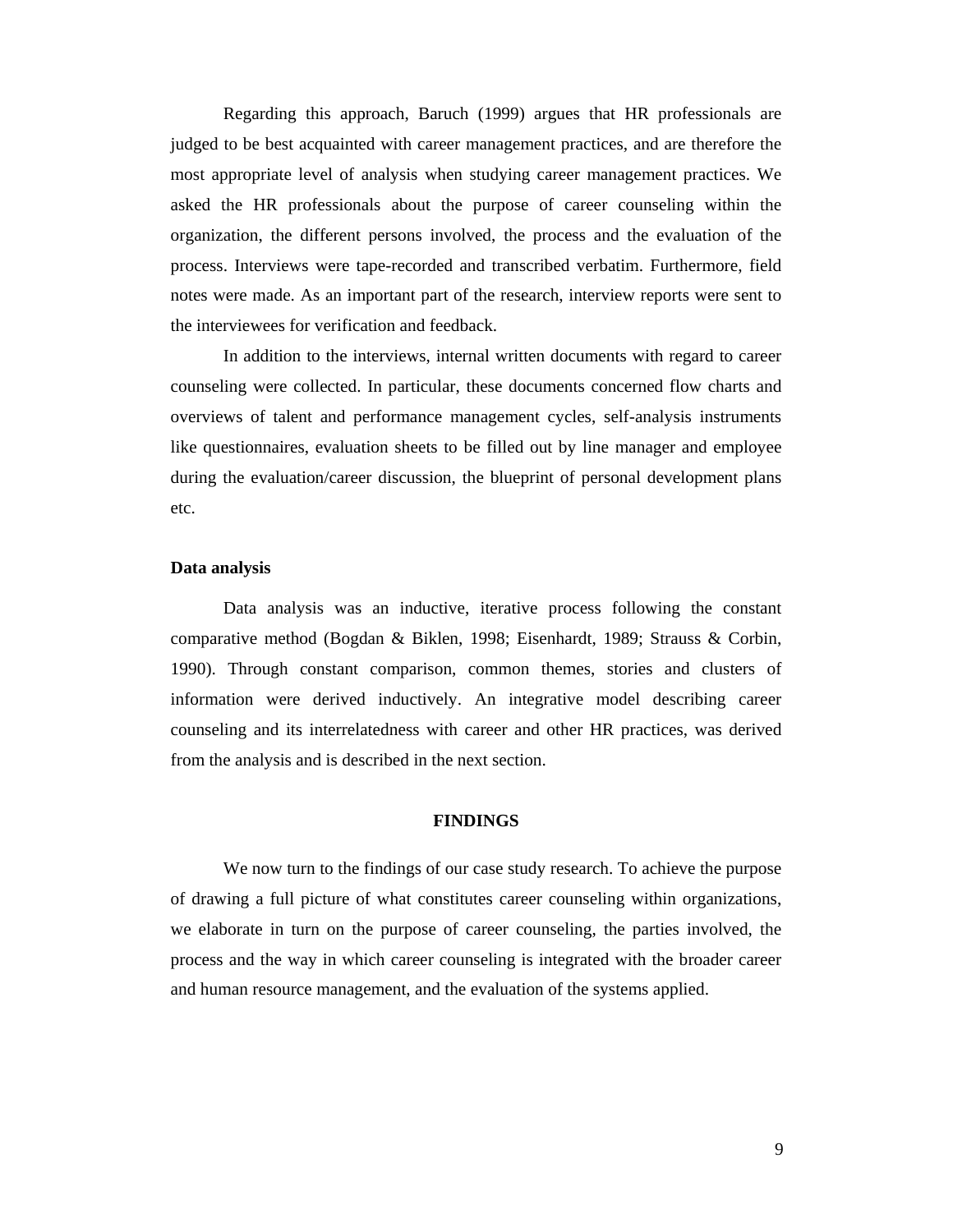#### **Purpose**

The purpose of career counseling within organizations is to provide an alignment between the abilities, ambitions and motivations of employees, and the personnel requirements of the organization, the latter being dictated by business needs. Baruch (1999) refers in this respect, to the need for "external integration", i.e. the fit between career systems and the organizational culture and strategy.

From the point of view of the organization, career counseling is an instrument of human resources planning that helps to assure steady succession and anticipate future personnel planning needs. By means of career counseling, organizations seek to orient their employees towards the job or position that delivers the greatest added value to the company.

However, at the same time, organizations need to strike a balance between individual and organizational objectives. Bringing the issue of employee motivation into the picture, and its impact on employee performance, the job has to be aligned with the career aspirations and abilities of the person, and mutually satisfactory solutions have to be found. Hence the key motivation to invest in career counseling is better individual performance – and therefore improved business outcomes – achieved by more satisfied employees. In short, career counseling allows to have the right person in the right place, which is in the interest of both individual and organization. Finally, career counseling serves the organization as retention tool, in the sense that investment in people's careers ties them to the company and increases the likelihood of return on investment in career development.

#### **Parties involved**

Responsibility for career counseling is shared by three parties: employee, line manager and HR. Regarding the employee there is a clear consensus emerging from the career-self-management literature that employees are expected to take responsibility for their own career development. The keyword that prevailed in each of the interviews was individual initiative. However, as careers are not formed in a vacuum but within organizations, employees can rely on a supporting framework of advice, guidance and information provided by the employer.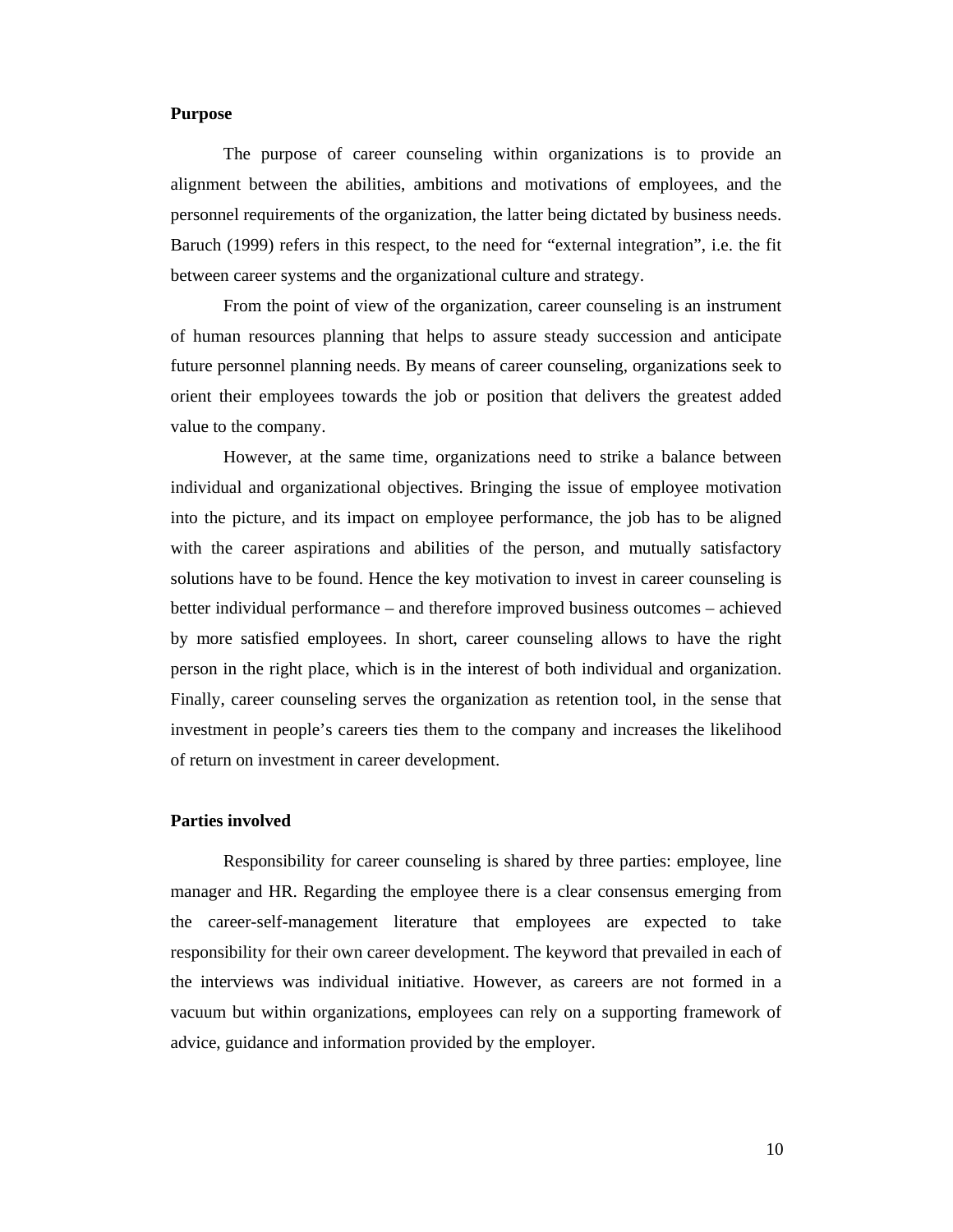From our cases we derived a variety of ways in which the organization can promote self-responsibility and encourage initiative, ranging from single, narrative injections in socialization programs that are free of engagement, to signing a deal that makes explicit both the employer's and the employee's responsibilities and obligations with regard to career management. It is obvious that the latter is more effective and stimulating.

As noted earlier, whereas the employee is expected to take the lead, the majority of employees do not appear to be very proactive. For this reason, in all but one of the cases, it is the line manager who is considered to be in the driving seat of career counseling. The advantages of line managers as career counselors are many. Since their relationship with the employee is very close, they can stay in touch with the employee's development and career aspirations, and are in the best position to have an accurate perception of individual performance and potential. Furthermore, the frequent interaction between employee and manager allows informal career discussions to become a regular feature of career counseling. Finally, line managers have adequate information about the opportunities in the organization, which helps to avoid unrealistic expectations and undeliverable promises.

However, in these same strengths lie the weaknesses. First, employees may be reluctant to be completely open with their manager and may avoid revealing their long term aspirations for fear of seeming uncommitted. Managers on their behalf, often feel uneasy about engaging in career discussions that may need to dig deep into personal matters, since they often do not have the skills to talk about complicated career issues. According to our HR respondents, key success factor of career counseling within organizations is hence the training and education of line management in supporting employees in identifying their career goals, strengths and weaknesses. Whereas many of them strongly acknowledge this need, the equipment of line management to be able to do so often remains the weak spot in the system. In addition, the term training covers many overtones. Many companies restrict these trainings to a general education in holding performance and career development reviews, whereas true career guidance goes far beyond that, in terms of in-depth support in self reflection and analysis. Time is a second problem respondents come across with when putting their line managers in the role of career counselor. In reality, career discussions between line manager and employee are often constrained by day-to-day demands and work pressures.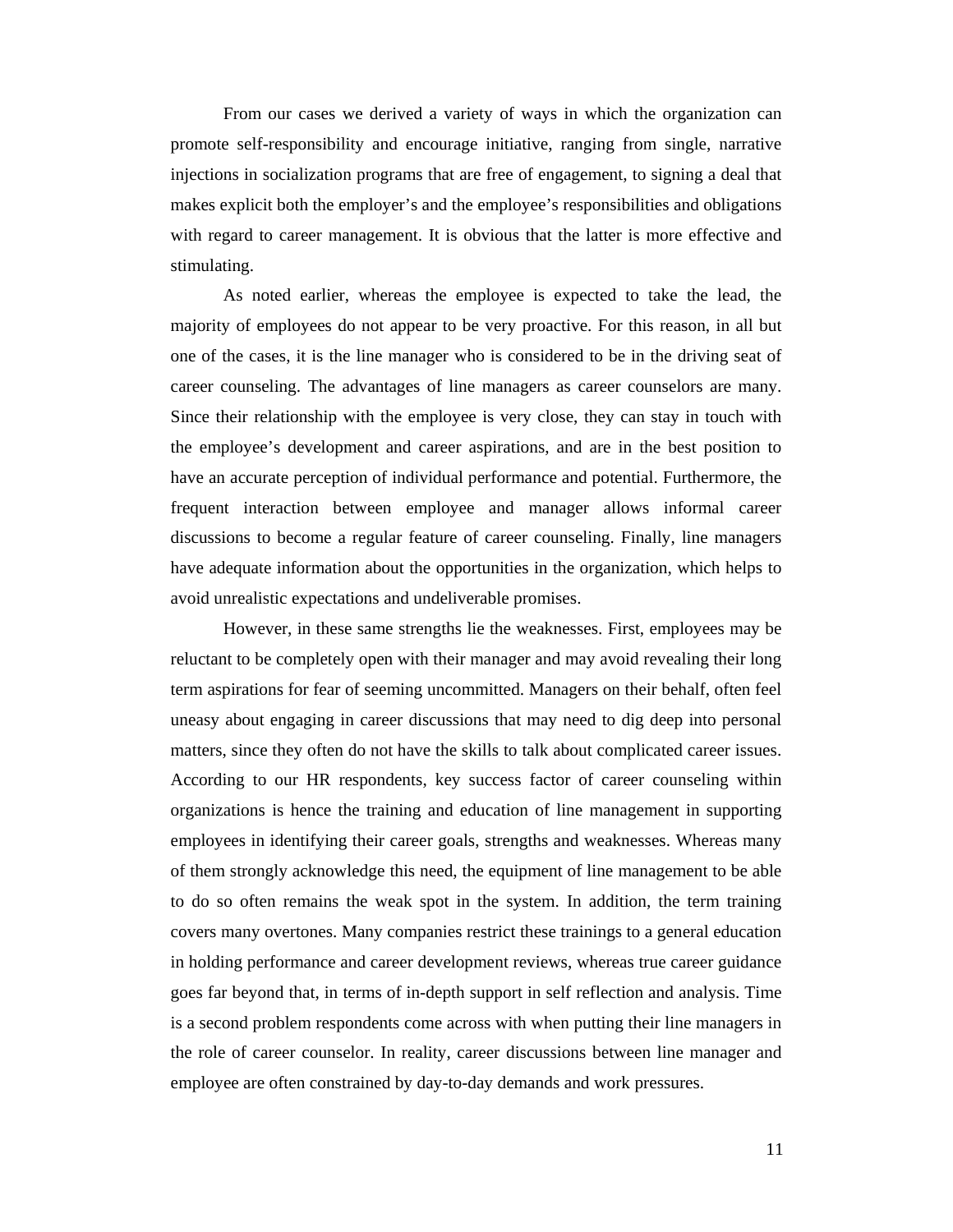Line managers often perceive career counseling as a distraction from running their business, and informal career discussions can be skipped because of lack of time. In operational environments, this problem can be solved by giving resources to cover the absence of both first-line supervisor and operator. Another way to stimulate management commitment for their responsibility as career counselor that was revealed by our cases, is to include managers' ability to provide career counseling as a criterion in their own performance evaluation. To make this work, managers' objectives need to reflect this responsibility, their performance appraisals need to deal with it and management training needs to equip them with the right skills to be able to do it.

Finally, we elaborate on the responsibility of HR. Based on our findings, we assign a dual function to HR. First, HR needs to put in place systems and processes, and provide managers as well as employees with access to relevant sources like career workshops, development centers, training, external coaching etc. Second, HR serves as a point of contact for both line managers and employees. Regarding the former, the HR role is one of actively supporting line managers in their role of career counselor. In particular, this means equipping managers with the right skills, training them to use tools like personal development plans or self-analysis questionnaires in an appropriate way, and providing them with the necessary information on development and progression opportunities within the organization.

As far as employees are concerned, they can also turn to the HR or talent manager for discussing career issues, either on the advice of the direct supervisor or not. For instance, when the line manager lacks the skills or information required to answer the employee's career question, he or she may refer the employee to HR. On the other hand, employees can also bypass their direct supervisor and directly address HR themselves. Reasons for doing so are a lack of trust between employee and supervisor or reluctance or inability on behalf of the employee to be completely open to the manager.

To conclude, career counseling involves a three-way partnership between employee, line manager and HR professional. The key relationship is that between employee and manager, assisted by HR as facilitator and back up.

12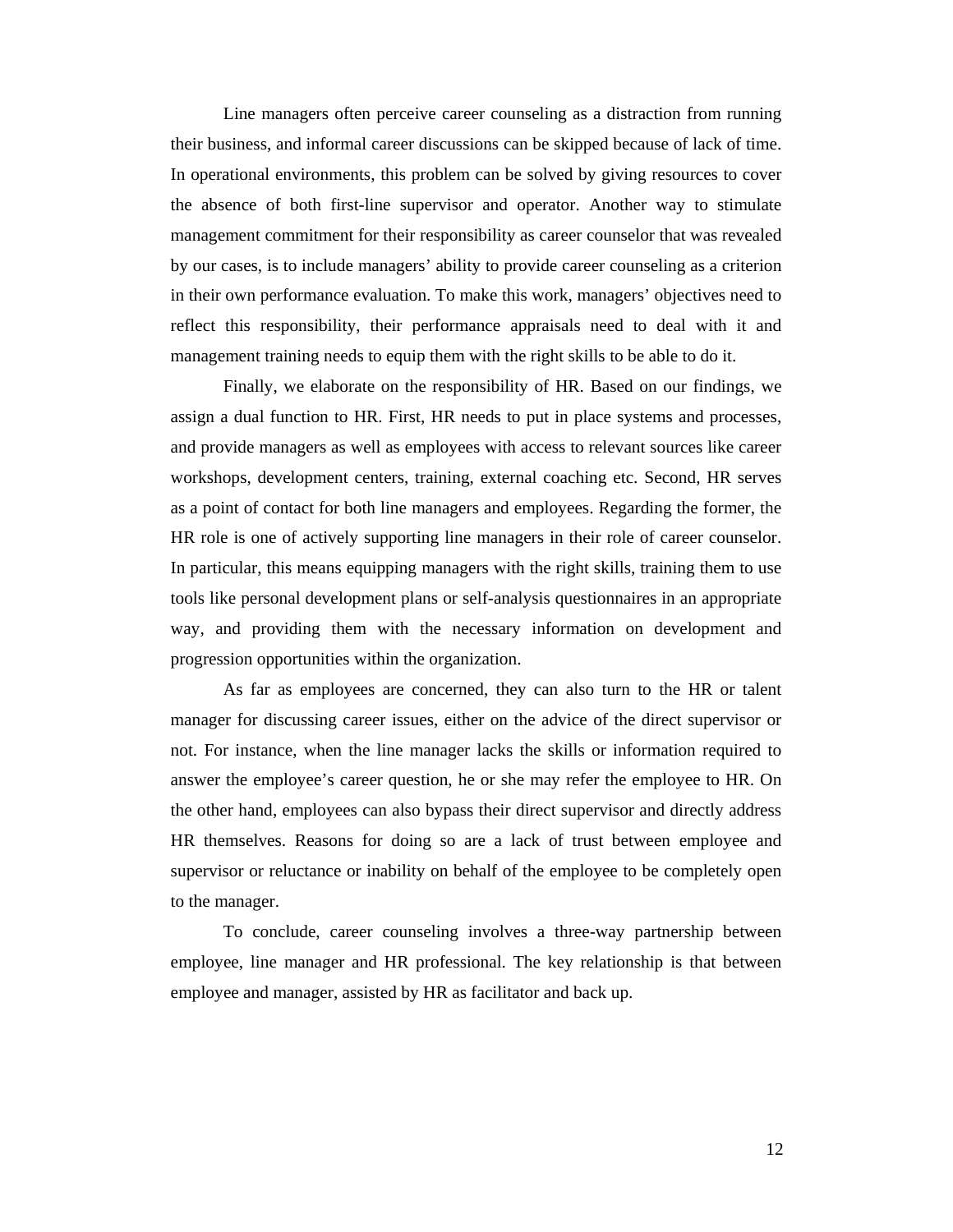#### **Process**

Recalling our research question, the present study views career counseling not just as a single career management practice, but instead as an integrated process. In this section we consider the range of practices, processes and techniques that constitute this career counseling process and unravel the way they are designed to be internally consistent and aligned with one another. Moreover, the findings of our case study research allow us to develop an integrative model.

#### *The core of career counseling*

The cases brought out that the essence of career counseling within organizations lies in a yearly, formal appraisal or development review between manager and employee. As this formal review is obligatory, all employees are involved. Whereas this formal, yearly discussion occupies the central place in organizational career counseling, it does not mean that career counseling is being reduced to one yearly recurring moment. As noted earlier, the role of the line manager as career counselor also incorporates informal career support and developmental feedback, which turns career counseling into an ongoing communication. Next to formal and informal discussions with the manager, informal career discussions with a human resources professional take a prominent place within organizational career counseling. Contrary to the formal reviews that automatically cover the entire workforce, the employee has to take the initiative in this case.

As the content of the formal appraisal or review regards, organizations face the dilemma of combining versus separating the evaluative and developmental component. In our study, both options appear to be a mixed blessing. On the one hand, combining evaluation of past performance and future career development may prevent manager and employee to have the discussion in an open way. Employees may be reluctant to be honest about weaknesses and areas for development if they think this will damage their manager's perception of their performance. Furthermore, as many people do not have a clear idea of what they want to achieve in their career and managers tend to avoid to talk about complicated career issues, the career part may be overshadowed by the discussion about performance and reward.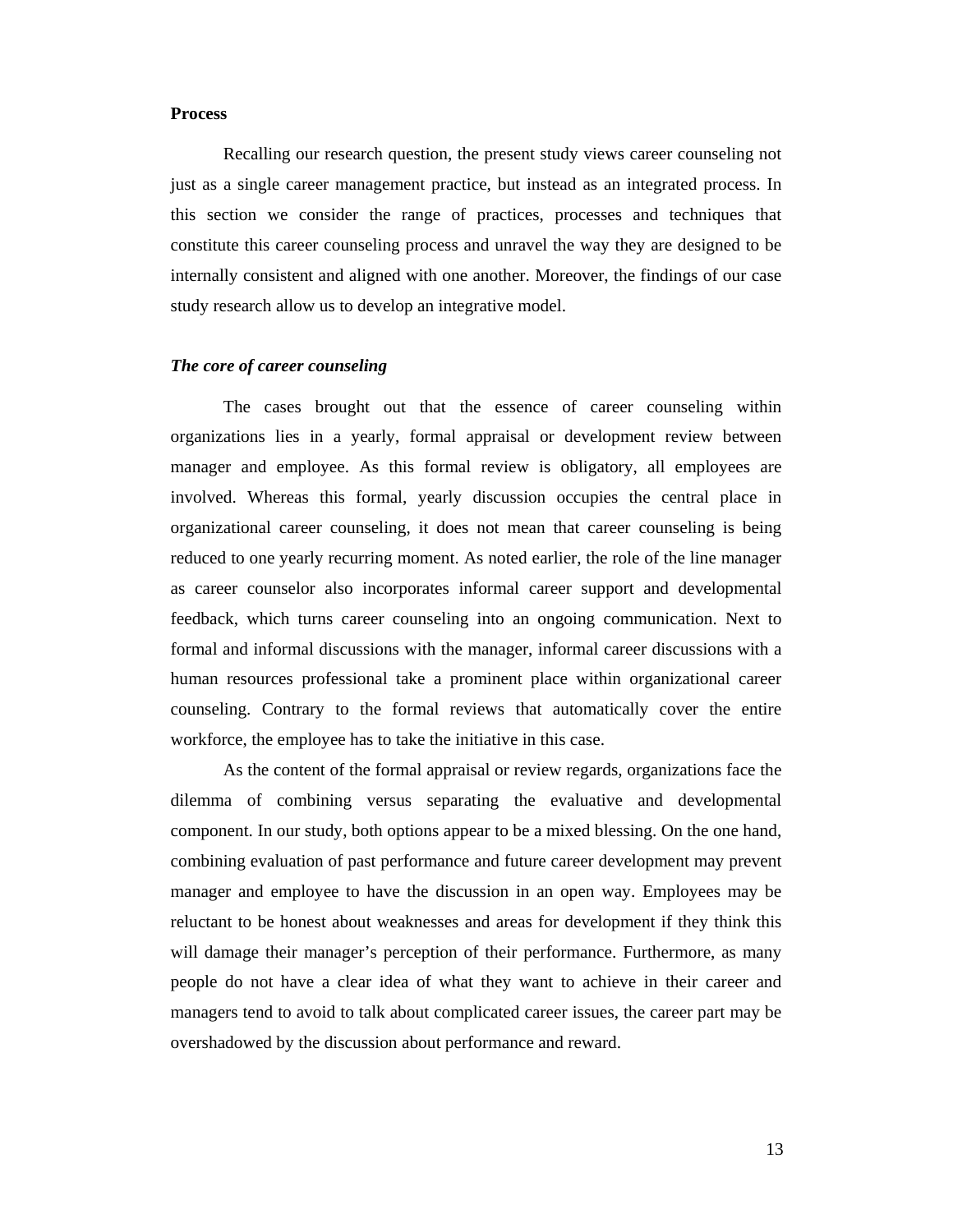Hence the formal appraisal review cannot be considered as a true opportunity for career discussion. These arguments against integrating career counseling with the appraisal review, stand in contrast to its benefit of providing a reality check. Future career development needs to be linked to past and current performance in order to set realistic objectives and make deliverable promises. Main finding with regard to our research question is, that the majority of organizations tend to combine both reviews, for reasons of (lack of) time and the inability to schedule more than one formal meeting a year between manager and employee. Evidence shows thus that career counseling within organizations is incorporated as part of the appraisal process.

For the formal appraisal reviews to be considered as true career counseling, the manager has to go beyond merely 'listening' to the outcome of the employee's selfreflection. In the role of career counselor, line management truly has to 'assist' and 'guide' employees in the self-analysis. In this regard, our case studies illustrate that assistance to prepare the formal review ranges from requiring the employee to glance at the evaluation form to be filled out, to providing employees with all kinds of vehicles for career assistance like career planner exercises, self-help questionnaires, workshops, external counseling etc., with several variants between these extremes. Organizations that restrict themselves to the first extreme, provide the employee with the least guidance possible. They run the risk that employees only prepare the evaluation part of the discussion and skip the career issues, for reasons of not being able to manage on their own, or not believing in the necessity of defining career expectations. It is clear that organizations extending career advice with the tools mentioned above, reach high-quality career counseling and closely approach the type of career guidance provided by specialized, external career counselors. However, this extensive approach does not appear to be of frequent occurrence in practice.

Having discussed the antecedents of the formal appraisal or development review, i.e. the preparation of the discussion both on behalf of the employee and the manager, we now turn to its outcome: the personal development plan (PDP). From the reality of the numerical data we see that the use of PDP's is rising sharply (Bollen et al., 2006). However, our quality research poses major questions regarding the concrete implementation of PDP's and forces us to reflect on this. The concrete implementation of PDP's encounters obstructions in two main areas: quality and follow-up. One of the major problems associated with PDP's is the narrow-mindedness of line managers regarding development.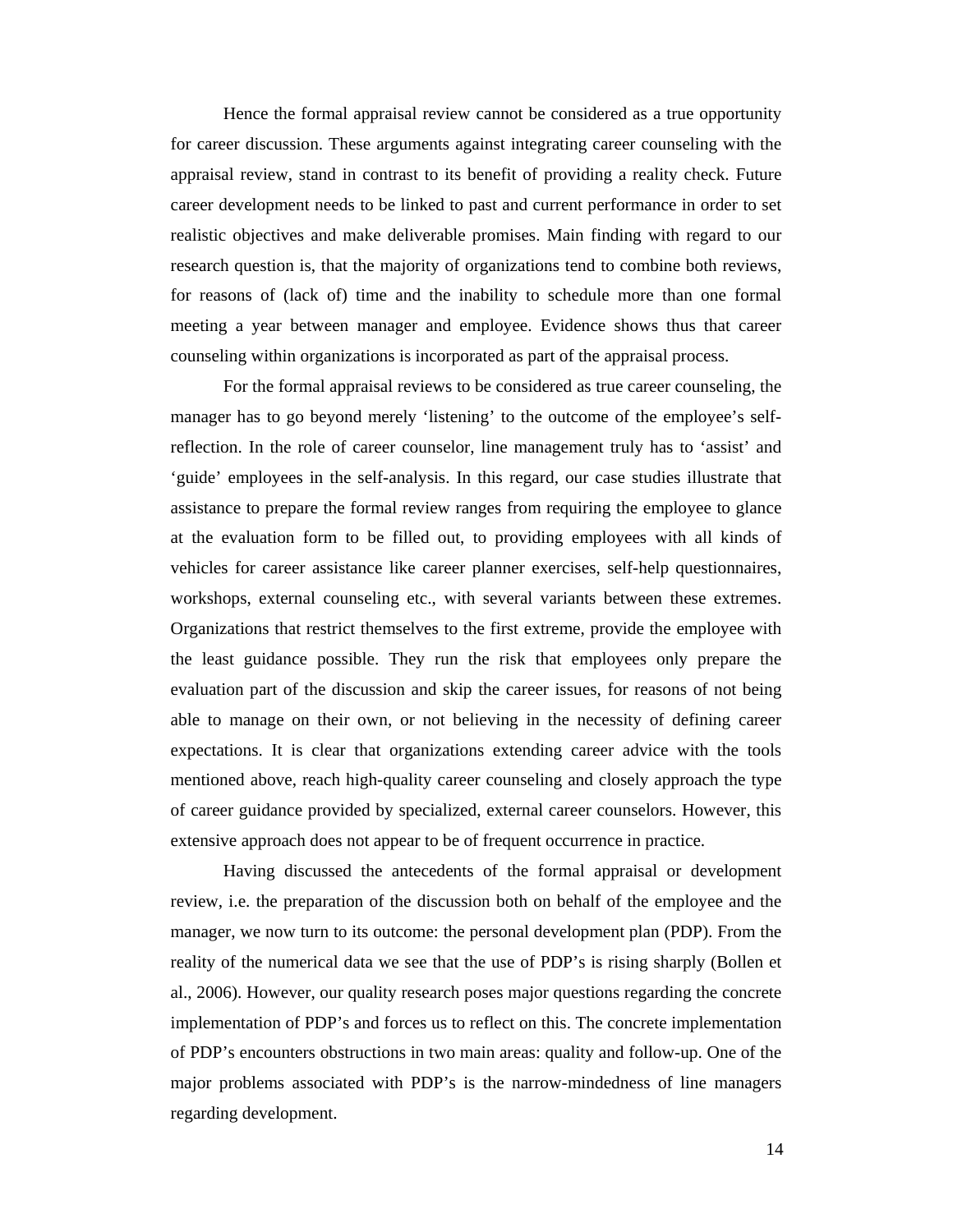When drawing a development plan, they tend to think in terms of traditional, classical training courses, without addressing on-the-job development initiatives such as job rotation, job enrichment, participation in projects, cross-functional or departmental experiences etc., which may be more appropriate in view of an individual's development needs. Furthermore, line managers report to HR having problems with exactly defining these development needs. Yet, the more precise the development need can be identified, the better the proposed training or development initiatives can target that need. The second painful area that emerged from our cases, is the implementation of the development plan. Whereas in some organizations people realize at the next performance review that no concrete actions have been undertaken, elsewhere the follow-up of PDP's is formalized by quantitative measures like an 80% rate of contracted development initiatives required to be realized, or building in check points during the course of the year. In sum, the concrete implementation of PDP's as part of career counseling within organizations occurs with different levels of maturity. The role of HR in informing both managers and employees on the purpose and application of PDP's by means of info sessions, workshops, trainings etc. constitutes a crucial precondition for the PDP to be a successful career counseling tool in practice.

#### *The periphery of career counseling*

The above-mentioned formal and informal career discussions between manager or HR and employee, are at the core of career counseling within organizations and are available to all employees. But the set of instruments that organizations dispose of with regard to career counseling, is larger than that. We now bring career management practices that are situated on the periphery of career counseling into our integrative model.

First, within the scope of career management, in many organizations assessment tools like development centers, 360°feedback, self-evaluation tools etc., are additionally provided to measure employee potential. Our case studies reveal that these assessment tools can be used either before or after the formal appraisal review. In preparation to the review, it can help employees in their self-analysis. In addition to the PDP, it can help to measure the employee's abilities more precisely and identify the needs for development more sharply.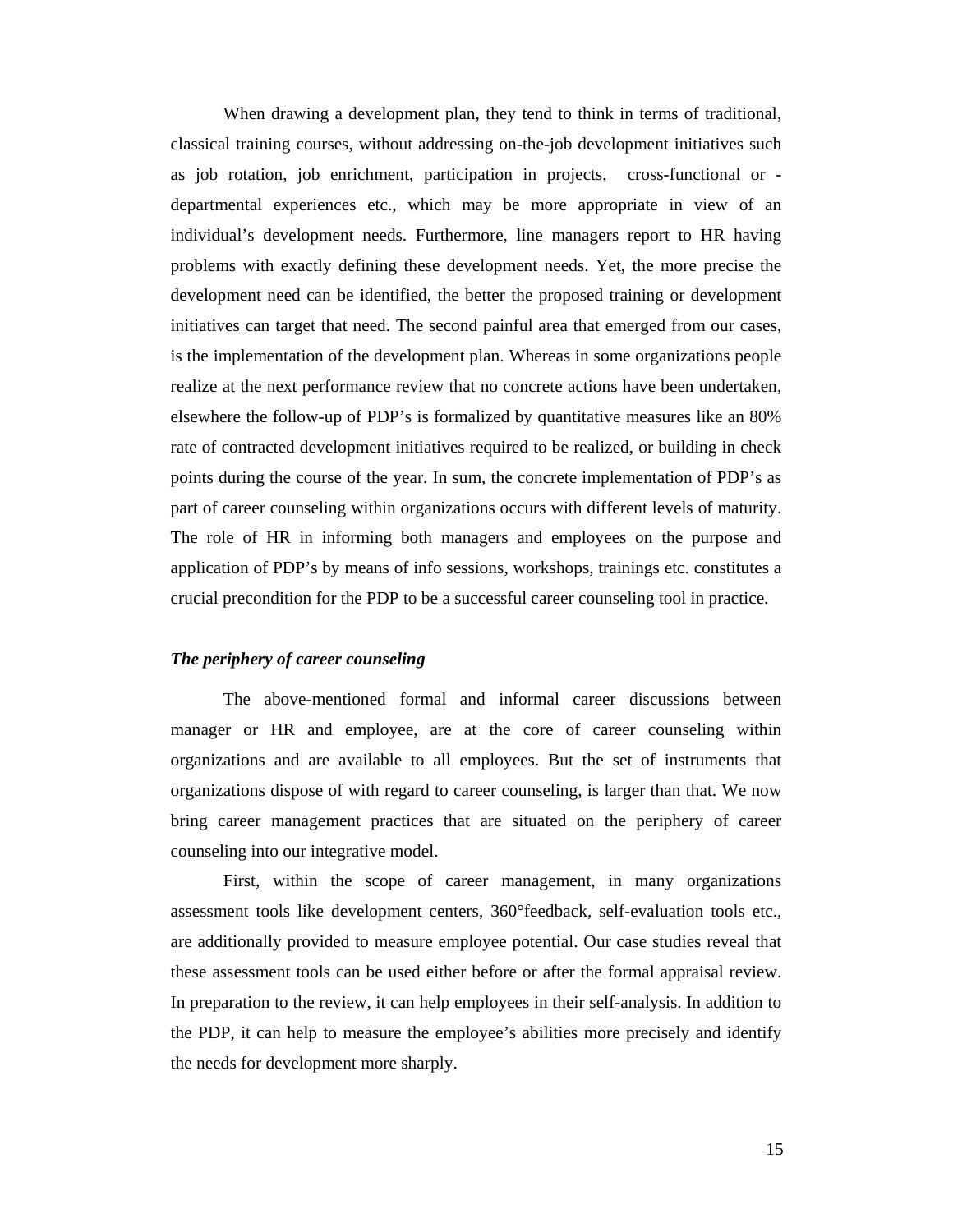Assessment of the employee's career expectations on the one hand (selfanalysis guidance and career discussions) and the employee's capabilities and potential on the other (assessment tools and development plan), is a necessary but not a sufficient condition for career counseling. Instruments within the scope of job matching and development should also be considered as components of organizational career support for employees, since preoccupation with careers needs to recognize both opportunities for vertical movement and career development support (Kraimer et al., 2006). This can also be observed in our case studies.

First, to fulfill employees' promotional expectations discussed with HR or line management, the organization needs to shape its internal labor market. Especially in a career landscape where individual career management is being promoted, our HR respondents strongly recognize the need to offer challenging prospects for advancement in order to prevent employees from leaving the company and to prevent the company from loosing the return on career investment. To make clear what future positions are available, organizations rely on internal job posting and/or succession planning. However, one HR manager warned to be cautious about implementing both instruments at the same time. Succession planning may be perceived as a hidden agenda on the part of management, contradictory to the philosophy of career-selfmanagement encouraged through internal job posting. For this reason, organizations must be careful to design internally consistent career practices and communicate consistent messages.

Second, career counseling appears to be closely tied to the HR domain of training and development, in order to equip employees with the necessary skills and abilities to make the desired career move. Development can occur in various ways. Next to traditional training courses, on-the-job-learning is gaining importance. Furthermore, career growth 'in place' serves more and more as a valid alternative to hierarchical moves. The HR managers in our study report however, that employees still adhere closely to the idea of upward progression in terms of career success. For this reason, managing lateral or temporary moves and changing the mindset of employees, is considered to be essential for the proper functioning of career counseling.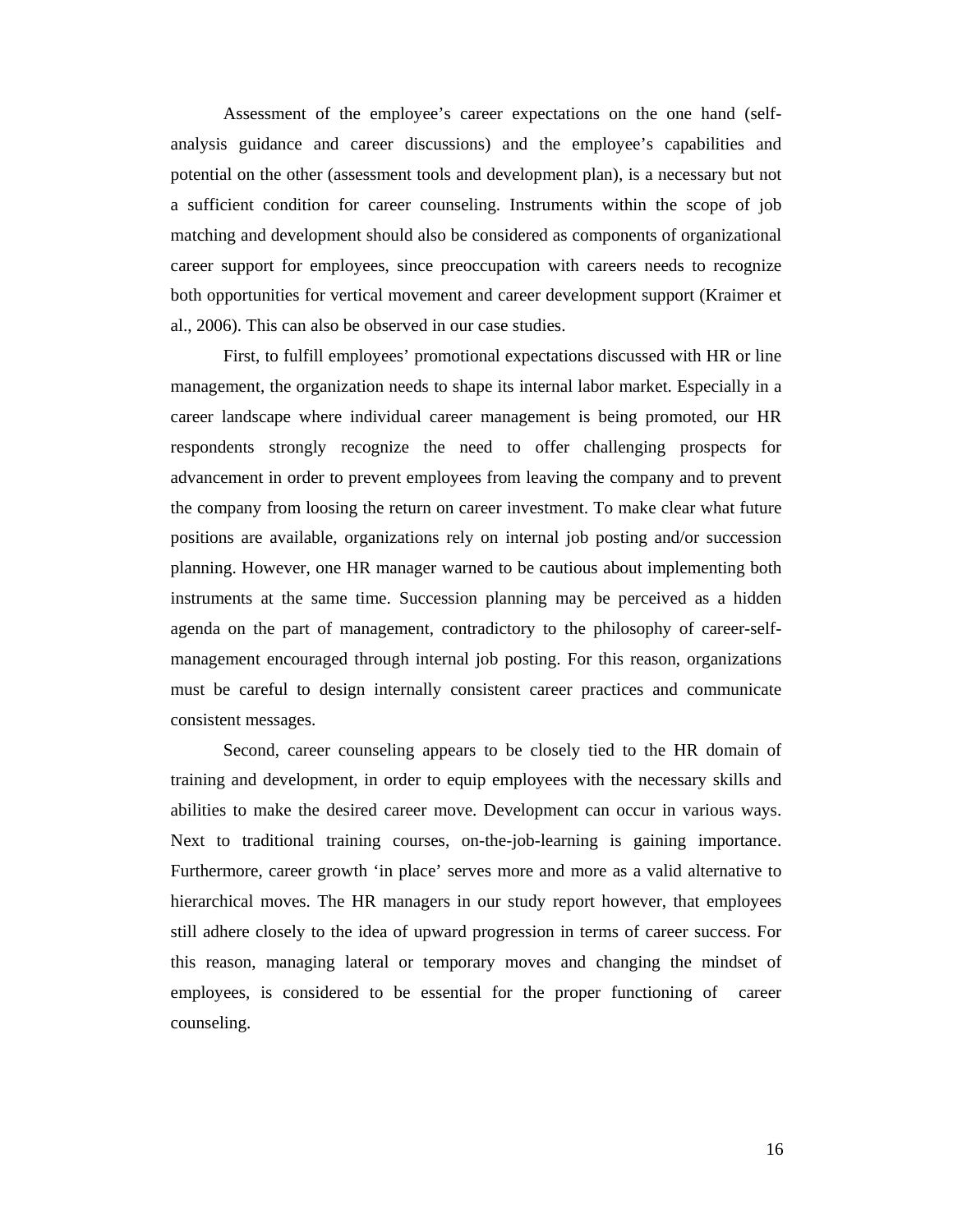Figure 1 integrates our case study findings into an integrative model. This model reflects what constitutes career counseling within organizations, how it is integrated with the broader organizational career management and how it is intertwined with other HR domains.

#### Insert Figure 1 About Here

As depicted in figure 1, career discussions with line management and/or HR are at the core of in-company career counseling. Career workshops, external counseling, self-analysis tools etc. support the individual preparation of the discussion. The outcome of the formal appraisal is a personal development plan. As the formal career discussion is integrated as a component of this yearly review, career counseling and performance management cannot be seen as separate HR practices. Hence, career counseling does not involve an isolated activity. Moreover, these career discussions are integrated with a broad range of career management practices. Assessment tools are introduced into our integrative model both in preparation of and in addition to formal career reviews. Finally, initiatives within the scope of job matching and development are essential to turn the career review outcomes into concrete actions.

## **Process evaluation**

Finally, we investigated how organizations evaluate their career counseling systems. Changing organizational and individual needs require career management to be permanently adjusted (Gutteridge et al., 1993b). Our findings reveal that HR relies both on line management and employees for evaluating their career counseling policies and practices. First, HR turns to line management to collect information about their experiences with career discussions, personal development plans etc. Second, several organizations investigate the impact of their career systems by means of an employee satisfaction survey. As in the majority of the cases career counseling is given shape within the performance management cycle, issues relating to career counseling are questioned under the performance review component.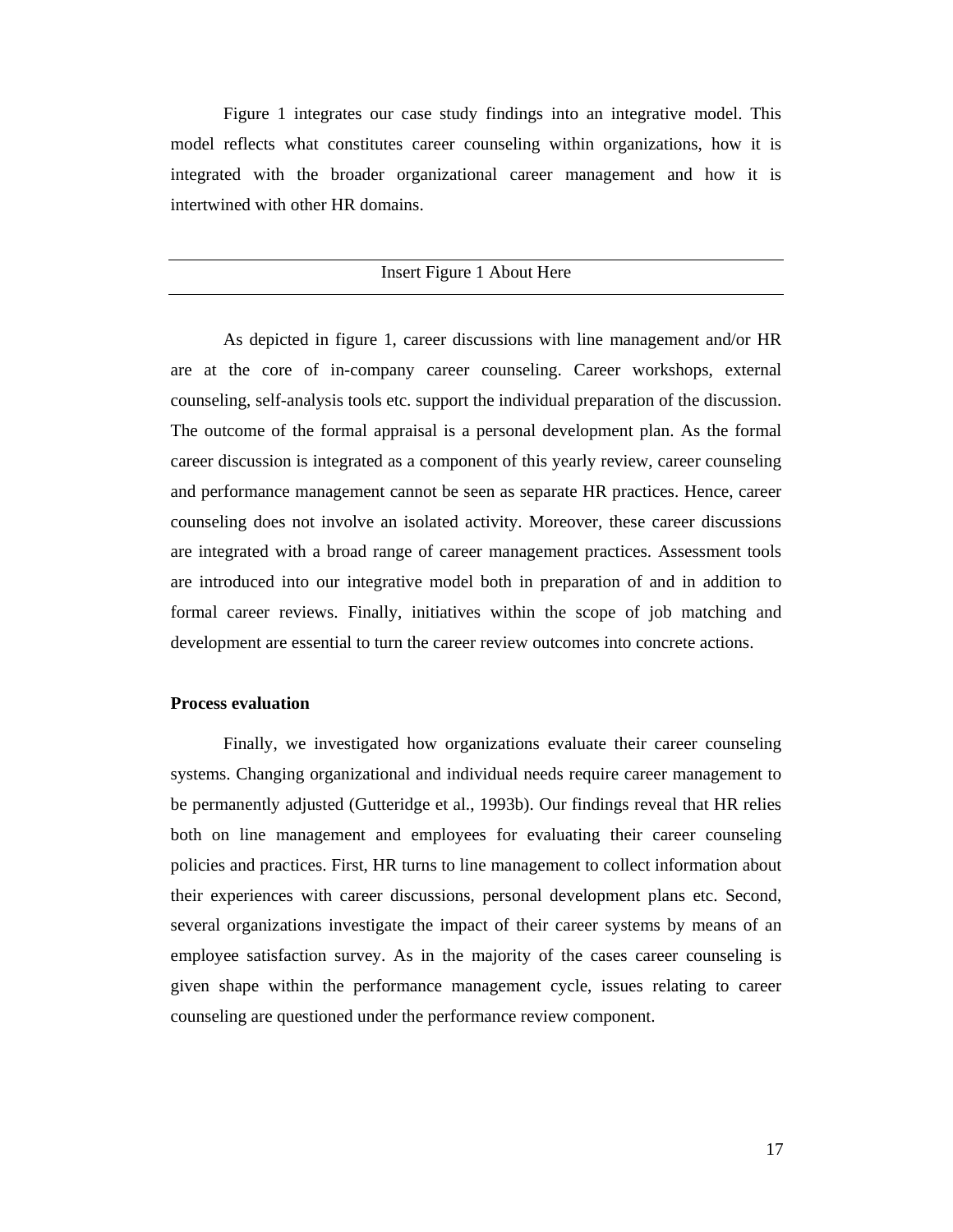Among the respondent organizations, the performance indicators range from general, quantitative evaluation ("how often is the section on career aspirations filled out", "how often are career aspirations discussed in the performance review"), to detailed, qualitative analysis of each particular component of career counseling ("openness and skills of the line manager, clarity and accurateness of the objectives set, quality of the PDP, quality of the feedback and action plans, satisfaction with progression and development opportunities etc."). However, in the majority of organizations evaluation is limited to the general way, whereas a thorough, qualitative evaluation is the essential key to complete monitoring and successful improvement and adjustment of the systems. In addition, a proper process evaluation apart from employee satisfaction surveys, is not prevalent at all. So far, despite numerous studies that emphasize the importance of process evaluation (e.g. Gutteridge et al., 1993b), the evaluation of career counseling systems appears to be underdeveloped in reality. Furthermore, since career counseling is integrated with the broader career and human resource management policies within the organization, its performance evaluation does not concern an isolated activity either, but comes under a general employee satisfaction survey.

#### **DISCUSSION**

Determining how to manage careers as a joint responsibility of employer and employee, has become a critical issue for organizations (Orpen, 1994). The ability of an organization to promote personal reflection and greater self-insight with regard to one's career is an important yet understudied area in the careers literature. An extensive body of literature has been devoted to career counseling in the context of specialized, external counseling providers (e.g. Dagley & Salter; 2004; Flores et al., 2003; Guindon & Richmond, 2005), but the amount of empirical research into the practices adopted by organizations to support individual's career development and self-management initiatives by active counseling is limited. It was the objective of this study to acquire insight into what constitutes career counseling within organizations. In doing so, we adopted an integrative perspective, as advocated by Baruch (1999).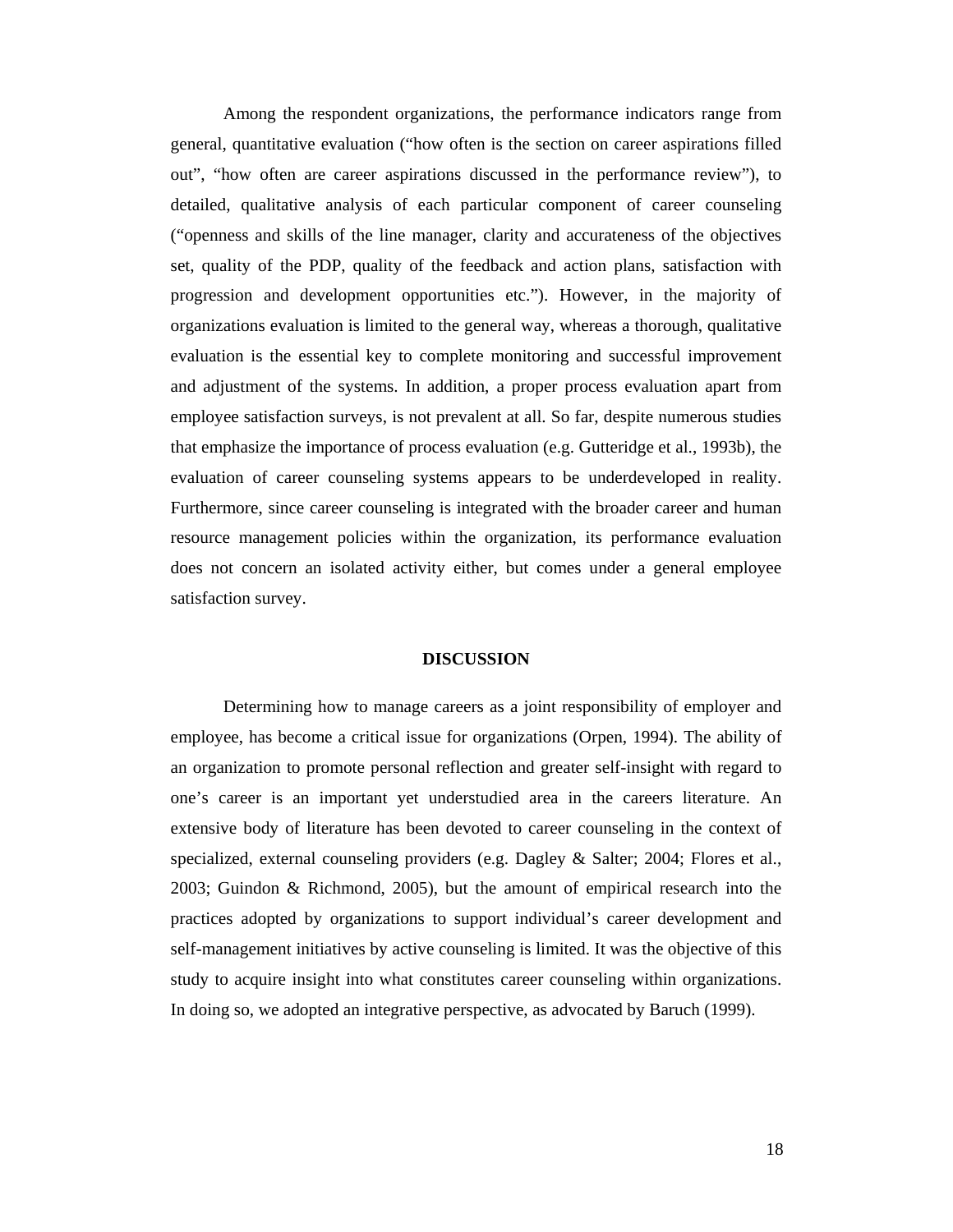As a consequence, this study goes beyond a one-sided focus on career counseling as a separate type of career management practices by both exploring how career management practices are internally consistent and aligned with one another, and looking at career counseling in conjunction with other HR practices.

Our results reveal that the core of career counseling within organizations is a formal, yearly appraisal or development review between manager and employee, complemented with informal career discussions with manager or HR professional (see Figure 1). These core career counseling practices are open to all staff. In the periphery of career counseling we found, on the one hand, instruments that support employees in self-analysis of career expectations and abilities, like career workshops, self-help questionnaires, external counseling, development centers etc. On the other, we link career counseling to job matching and development practices which should facilitate the concrete implementation of personal development plans. Contrary to what constitutes the core of career counseling, peripheral practices are not available to all staff. For instance in many companies, external career counseling or development centers are reserved for the highest management levels or high potentials. These findings are in line with the empirical findings of Bollen et al. (2006) we referred to earlier.

In short, whereas many organizations claim that they have an elaborate career counseling system available to all employees, our research shows that this 'universal' access is limited to formal or informal career discussions with manager or HR. Peripheral practices have not yet penetrated through to all employee levels. However, these are the practices that play a crucial role in determining the quality and impact of organizational career counseling and that are most closely related to the set of instruments and expertise provided by external, specialized career counselors. In view of the fact that the high cost of external experts prevents many organizations from providing access to external, specialized career guidance to all staff, organizations have to be equipped with a high-quality set of career counseling instruments themselves if they want to offer a valid alternative to external counseling.

In addition, even though we studied organizations that could be considered as best practices in the field of career counseling, also in these cases the core of the career counseling process revealed to have weak spots too.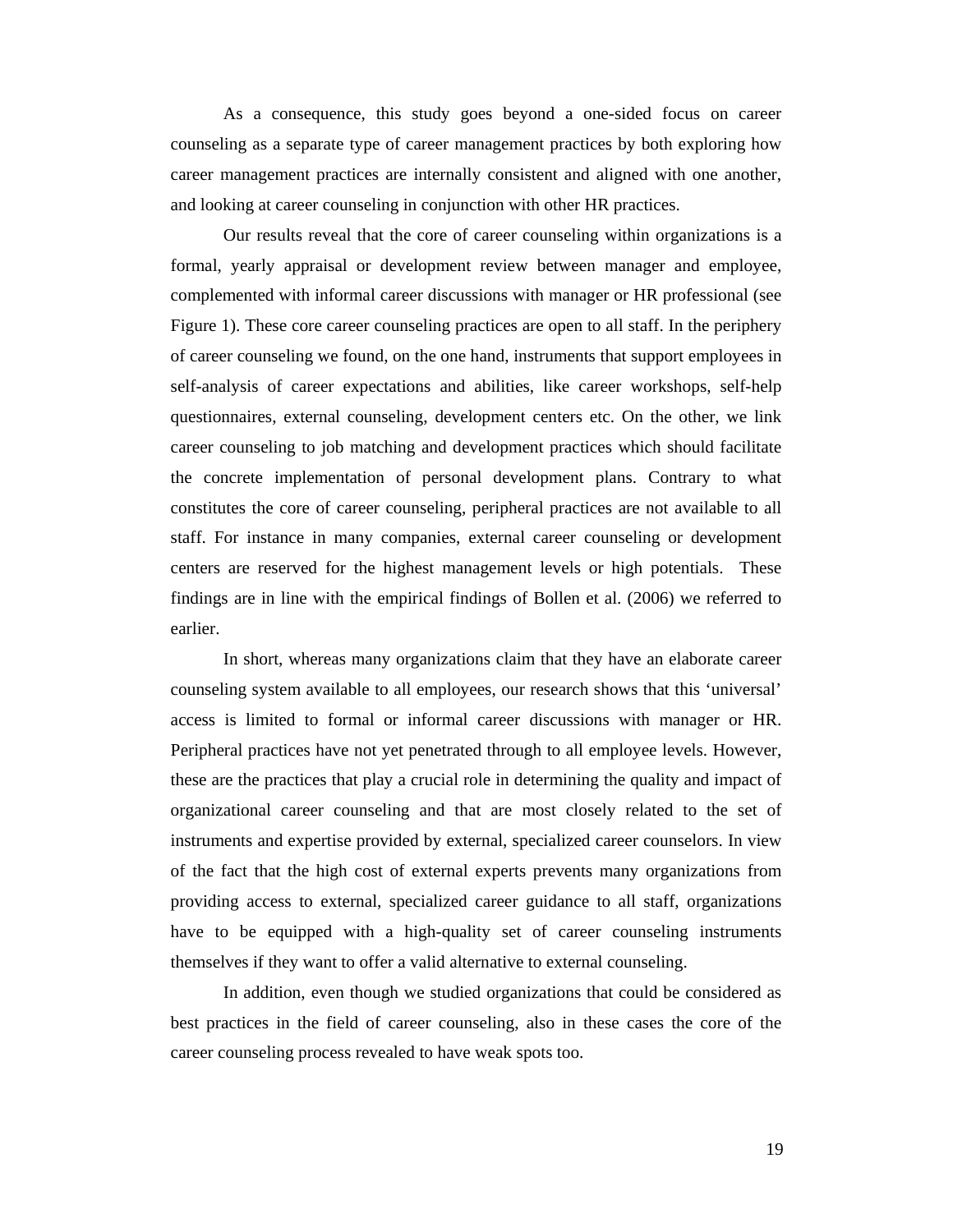Problems in this regard encompass lack of skills and buy-in on behalf of line management to properly support employees in outlining their careers, low quality and neglected follow-up of personal development plans, and lack of individual initiative whereas organizations take career-self-management for granted and base their career systems on it. This observation brings us to the consideration of guidelines for improvement. The most pressing is motivating line management and providing them with sufficient support in order to properly play their role of career counselor. Gutteridge et al. (1993b) note in this regard, that managers must be held accountable for career development and be strongly supported in this process. From the cases in our qualitative research, we derived concrete suggestions to realize this. Secondly, as far as initiative-taking is concerned, organizations should be cautious about relying on their employees. Career counseling practices that leave the initiative to the employee, such as informal career discussions with manager or HR, run the risk of not being appealed to at all. If in addition, the line manager fails to properly address the issue of career development and advancement in the formal review, a great majority of (nonproactive) employees risks to be forgotten. For this reason, organizations must be cautious about building their career counseling system on individual initiative. Many organizations however, are not aware of this problem, or do not recognize it and focus merely on their talents and managerial profiles. The added value of our study lies not only in uncovering this blind spot, but also in offering concrete ways to promote proactive behavior. We can conclude that in the current career landscape, where responsibility for career management is shared by employee and employer, organizations are going to need to dedicate more resources to career counseling to upgrade the quality of the guidance and to widen its access to all employees, with a final view to achieve the best fit between individual and organizational needs.

#### **Managerial implications, limitations and implications for future research**

Baruch (1999) stressed the need for management guidelines to help both line and HR management in facing the practical task of managing people's careers in the current boundaryless career landscape: "They need guidelines to indicate what practices can be useful and under which circumstances" (Baruch, 1999: 433).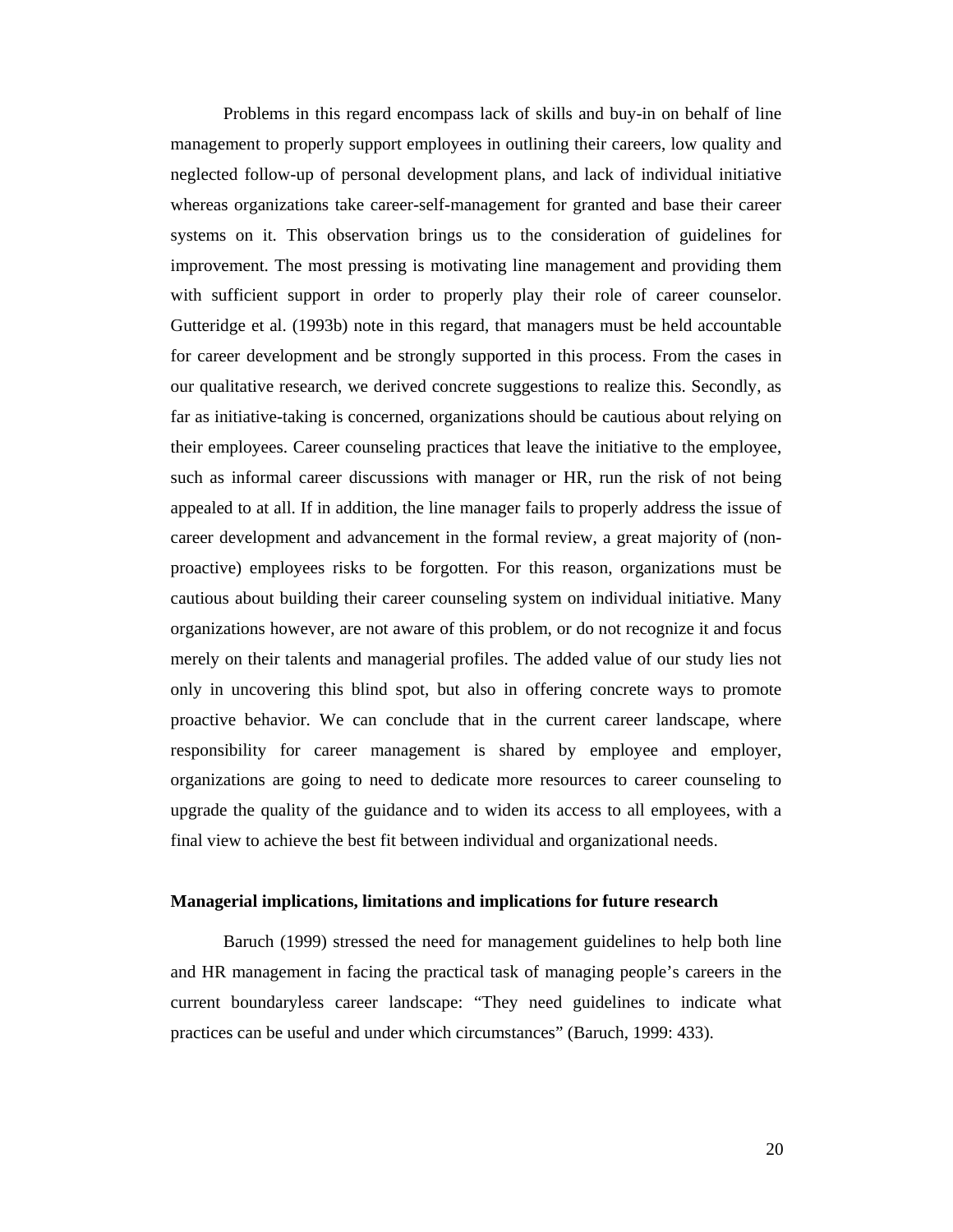By conducting an in-depth qualitative study in 10 state-of-the-art, large organizations, our research aims to answer this request by offering practioners a suitable framework for career counseling rooted in different HR disciplines, by warning about potential pitfalls and by discussing the conditions that optimize concrete implementation. Thus for practitioners, the benefits of our study stem from disposing of an integrative framework as well as best practices when launching career counseling.

However, at the same time, our particular research design contains limitations that provide areas for future research. First, the findings of our study should be considered in view of the characteristics of our research sample. We studied large, state-of-the-art organizations in four sectors that appear to be 'best practices' in the field of career management. This approach urges the need to study the appearance of career counseling within other sectors, and within smaller-sized organizations having a less diverse set of career management instruments. Second, we only involved one of the three parties concerned in career counseling, i.e. HR management. Future research should also incorporate employees and line management to complete our picture of career counseling within organizations. In a next step, quantitative research could develop and test for models relating career counseling practices to outcomes at both the individual and organizational level.

Altogether, this paper has provided a basis for integrating different perspectives on careers, rooted both in career management and other HR disciplines like performance management and training and development. We hope our findings will trigger further research on related issues.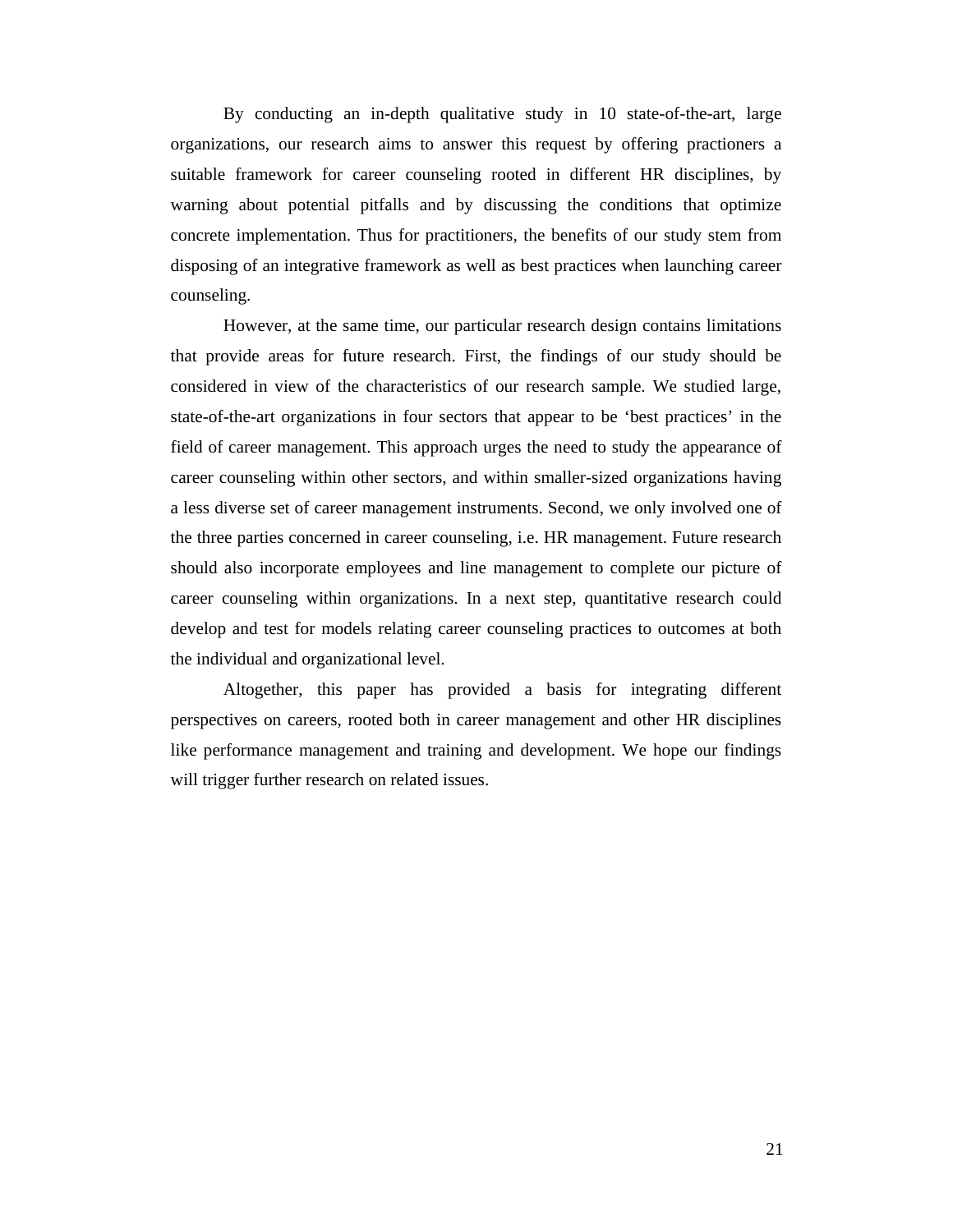#### **REFERENCES**

Adamson, S.J., Doherty, N. & Viney, C. (1998). The meanings of career revisited: Implications for theory and practice. British Journal of Management, 9:251-259.

Arthur, M.B. & Rousseau, M.D. (1996). The boundaryless career. New York: Oxford University Press

Arthur, M.B., Khapova, S.N. & Wilderom, C.P.M. (2005). Career success in a boundaryless career world. Journal of Organizational Behavior, 26:177-202.

Baruch, Y. (1996). Organizational career planning and management techniques and activities in use in high-tech organizations. Career development International, 1(1):40- 9

Baruch, Y. (1999). Integrated career systems for the 2000s. International Journal of Manpower, 20(7):432-457.

Baruch, Y. & Peiperl, M.A. (2000). Career management practices: an empirical survey and implications. Human Resource Management, 39(4):347-366.

Baruch, Y. (2004). Managing careers. Theory and practice. London: Pearson Education.

Bogdan, R.C. & Biklen, S.K. (1998). Qualitative Research for Education: An Introduction to Theory and Methods. Boston: MA: Allyn & Bacon.

Bollen, A., Christiaens, J., De Vos, A., Forrier, A., Sels, L. & Soens, N. (2006). Loopbaanbegeleiding in bedrijfscontext. De rol van organisatie, individu en overheid. Onderzoeksrapport in het kader van het VIONA-onderzoeksprogramma 2005.

Boom, J.M. & Metselaar, E.E. (2001). Determinanten van employability. Gedrag en organisatie, 14:21-33.

Boswell, W.R. & Boudreau, J.W. (1999). Separating the developmental and evaluative performance appraisel uses. Working Paper 99-09, Cornell University: Centre for Advanced Human Resource Studies.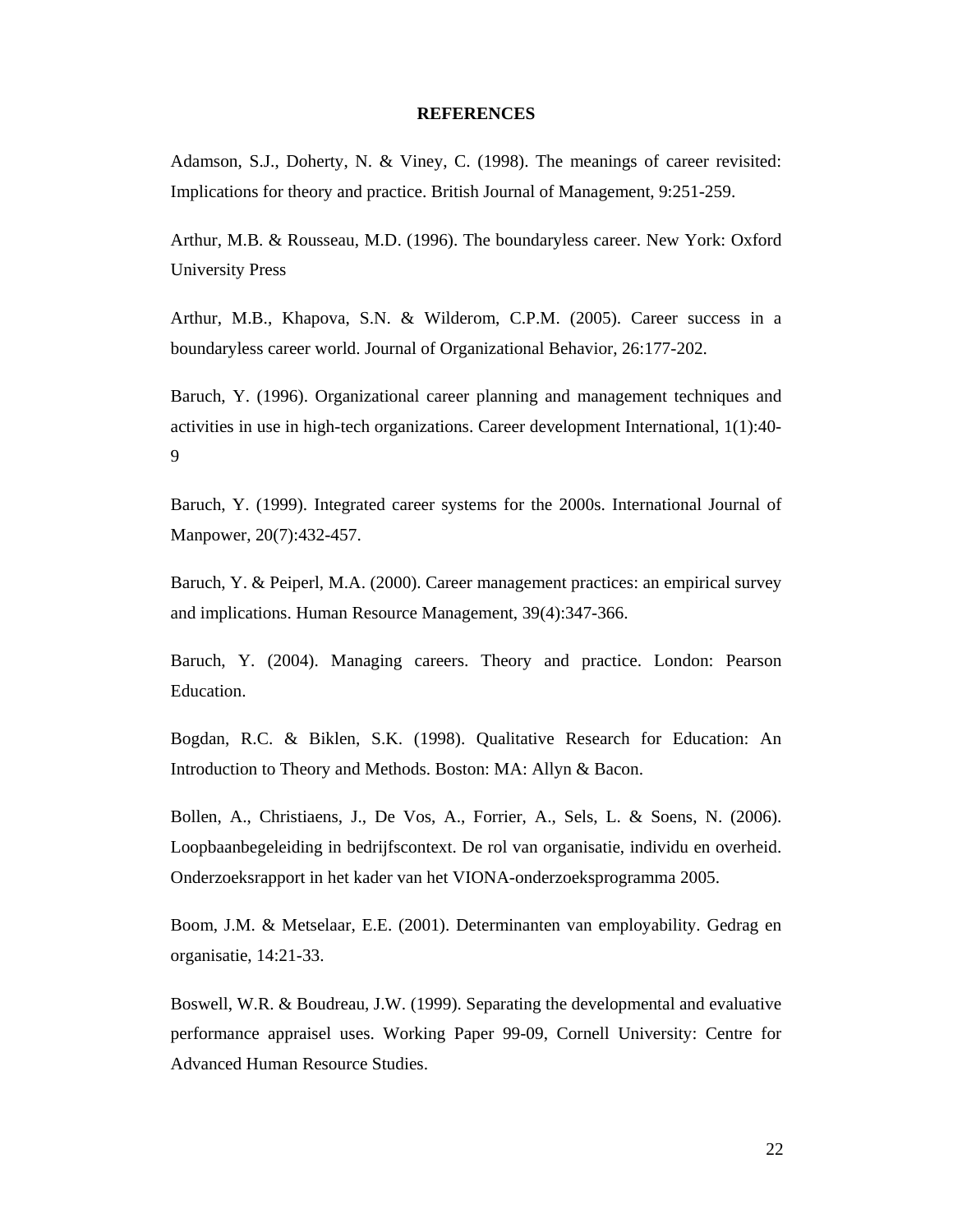Dagley, J.C. & Salter, S.K. (2004). Practice and research in career counseling and development – 2003. Career Development Quarterly, 53(2):98-157.

De Schamphelaere, V., De Vos, A. & Buyens, D. (2004). The role of career-self management in determining employees' perceptions and evaluations of their psychological contract and their esteemed value of career activities offered by the organization. Gent: Vlerick Leuven Gent Management School, Working paper.

Diekmeijer, J. (1998). Employability en de rol van leidinggevenden. In: J. Gaspersz (Ed.) Employability. Adviezen voor blijvende inzetbaarheid. Deventer: Kluwer.

Eby, L.T., Butts, M. & Lockwood, A. (2003). Predictors of success in the era of the boundaryless career. Journal of Organizational Behavior, 24: 689-708.

Eisenhardt, K.M. (1989). Building theories from case study research. Academy of Management Review, 14(4):532-550.

Flores, L.Y., Scott, A.B. & Yu-Wei Wang, O.Y. (2003). Practice and research in career counseling and development – 2002. Career Development Quarterly, 52(2):98- 131.

Forrier, A., Heylen, V. & Vandenbrande, T. (2004). Arbeidsloopbanen in kaart. Onderzoek op de PSBH-databank. VIONA-onderzoeksprogramma 2004. Leuven: Katholieke Universiteit Leuven, Hoger Instituut voor de Arbeid.

Forrier, A. & Sels, L. (2005). Het concept employability. Puzzel met veel stukjes. Tijdschrift voor HRM, 8(3):47-73.

Guindon, M.H. & Richmond, L.J. (2005). Practice and research in career counseling and development – 2004. Career Development Quarterly, 54:90-137.

Gutteridge, T.G., Leibowitz, Z.B. & Shore, J.E. (1993a). Organizational career development. Benchmarks for building a world-class workforce. San Francisco: Jossey-Bass Publishers.

Gutteridge, T.G., Leibowitz, Z.B. & Shore, J.E. (1993b). A new look at organizational career development. Human Resource Planning, 16(2):71-84.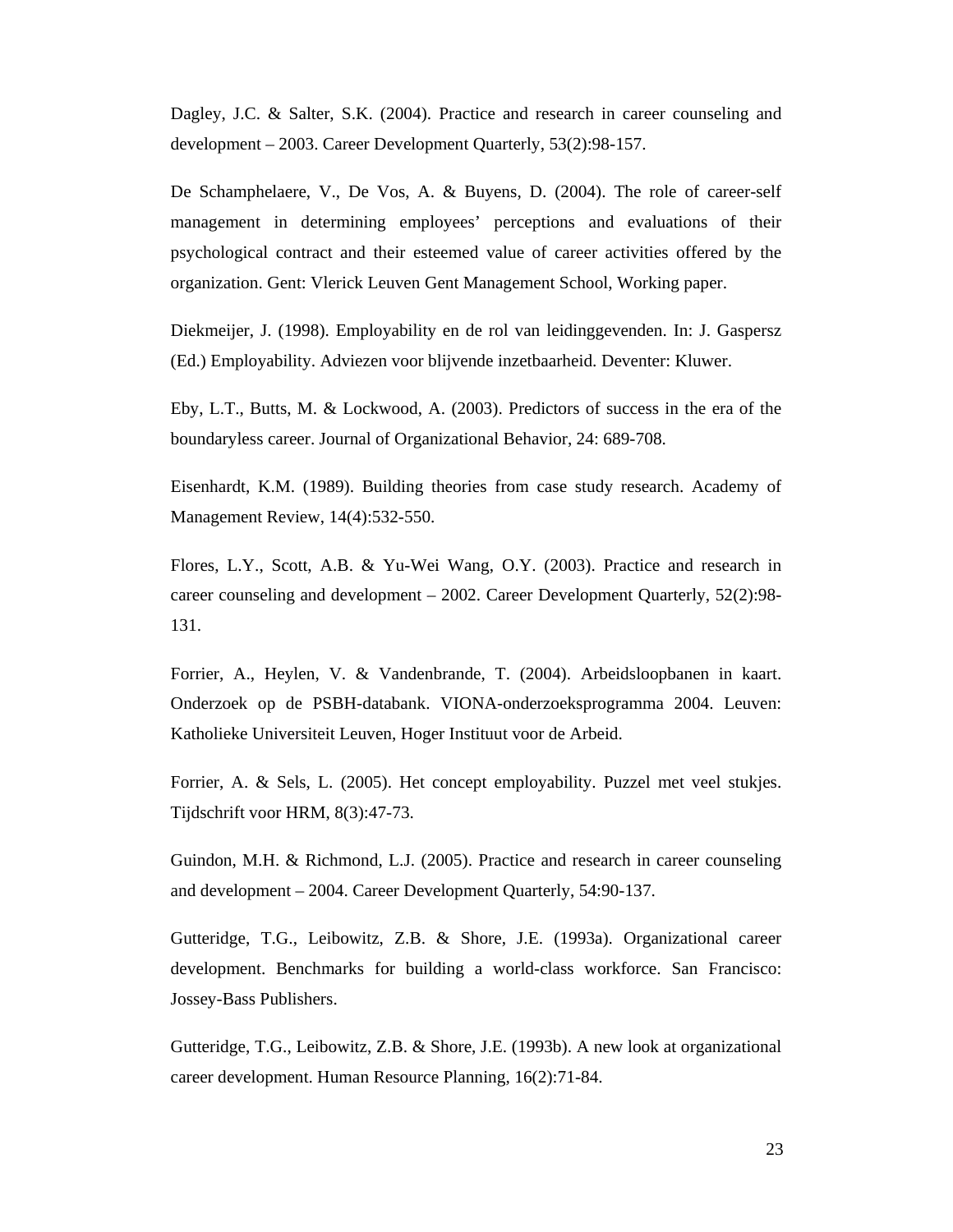Hall, D.T. & Mirvis, P.H. (1996). The new protean career: Psychological success and the path with a heart. In: D.T. Hall (Ed.), The career is dead-long live the career. San Francisco: Jossey Bass.

Hall, J.L., Posner, B.Z. & Harder, J.W. (1989). Performance appraisal systems. Group and organizational studies, 14(1):51-59.

Ibarra, H. (1999). Provisional selves: experimenting with image and identity in professional adaptation. Administrative Science Quarterly, 44:764-791.

Kanter, R.M. (1989). When giants learn to dance. London: Simon & Schuster.

Kraimer, M.L., Seibert, S.E., Wayne, S.J., Liden, R.C, & Bravo, J. (2006). Career Management: Increasing human capital without losing the investment. Paper presented at the Academy of Management Annual Meetings, Atlanta, GA, August, 2006.

Mirvis, P.H. & Hall, D.T. (1994). Journal of Organizational Behavior, 15(4):365-380.

Noe, R.A. (1996). Is career management related to employee development and performance. Journal of Organizational Behavior, 17:119-133.

Orpen, C. (1994). The effects of organizational and individual career management on career succes. International Journal of Manpower, 15(1):27-37.

Soens, N., De Vos, A., Buyens, D., Heylen, L., Kuppens, A., Van Puyvelde, I. & Mortelmans, D. (2005). Belgische loopbanen in kaart: traditioneel of transitioneel? Gent: Academia Press.

Strauss, A. & Corbin, J. (1990). Basics of Qualitative Research. Grounded Theory Procedures and Techniques. London: Sage Publications.

Sturges, J., Guest, D. & Mackenzie, D.K. (2000). Who's in charge? Graduates' attitudes to and experiences of career management and their relationship with organizational commitment. European Journal of Work and Organizational Psychology, 9(3):351-370.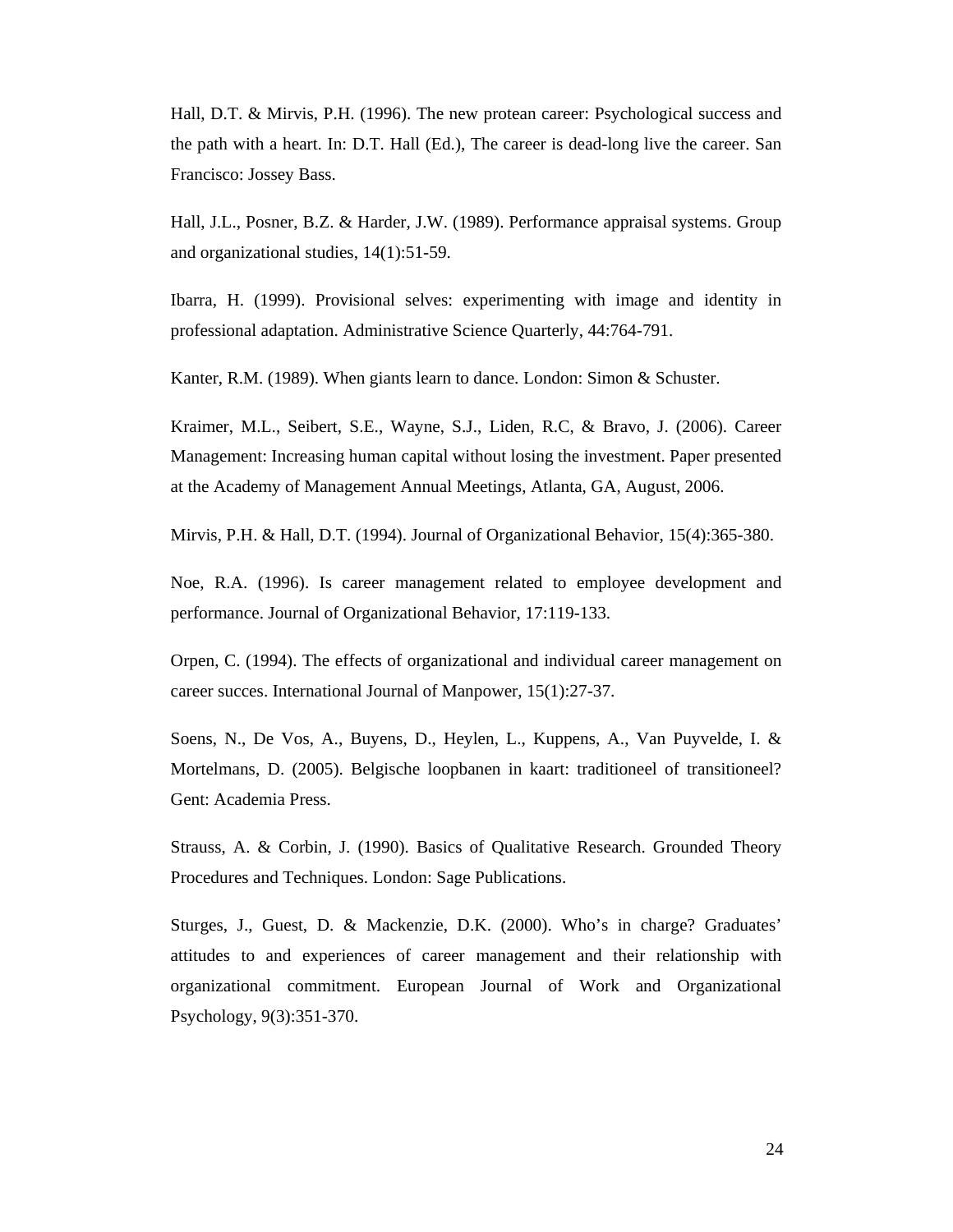Sturges, J., Conway, N., Guest, D. & Liefooghe, A. (2005). Managing the career deal: the psychological contract as a framework for understanding career management, organizational commitment and work behavior. Journal of Organizational Behavior, 26:821-838.

Tsui, A.S., Pearce, J.L., Porter, L.W. & Tripoli, A.M. (1997). Alternative approached to the employee-organization relationship: Does investment in employees pay off? Academy of Management Journal, 40(5):1089-1121.

Verbruggen, M., Forrier, A., Sels, L. & Vandenbrande, T. (2005). Marktonderzoek naar de vraag naar loopbaanbegeleiding in Vlaanderen. Leuven: KULeuven, Departement Toegepaste Economische Wetenschappen.

Yin, R.K. (2003). Case Study Research: Design and Methods. London: Sage Publications, Applied Social Research Methods Series.